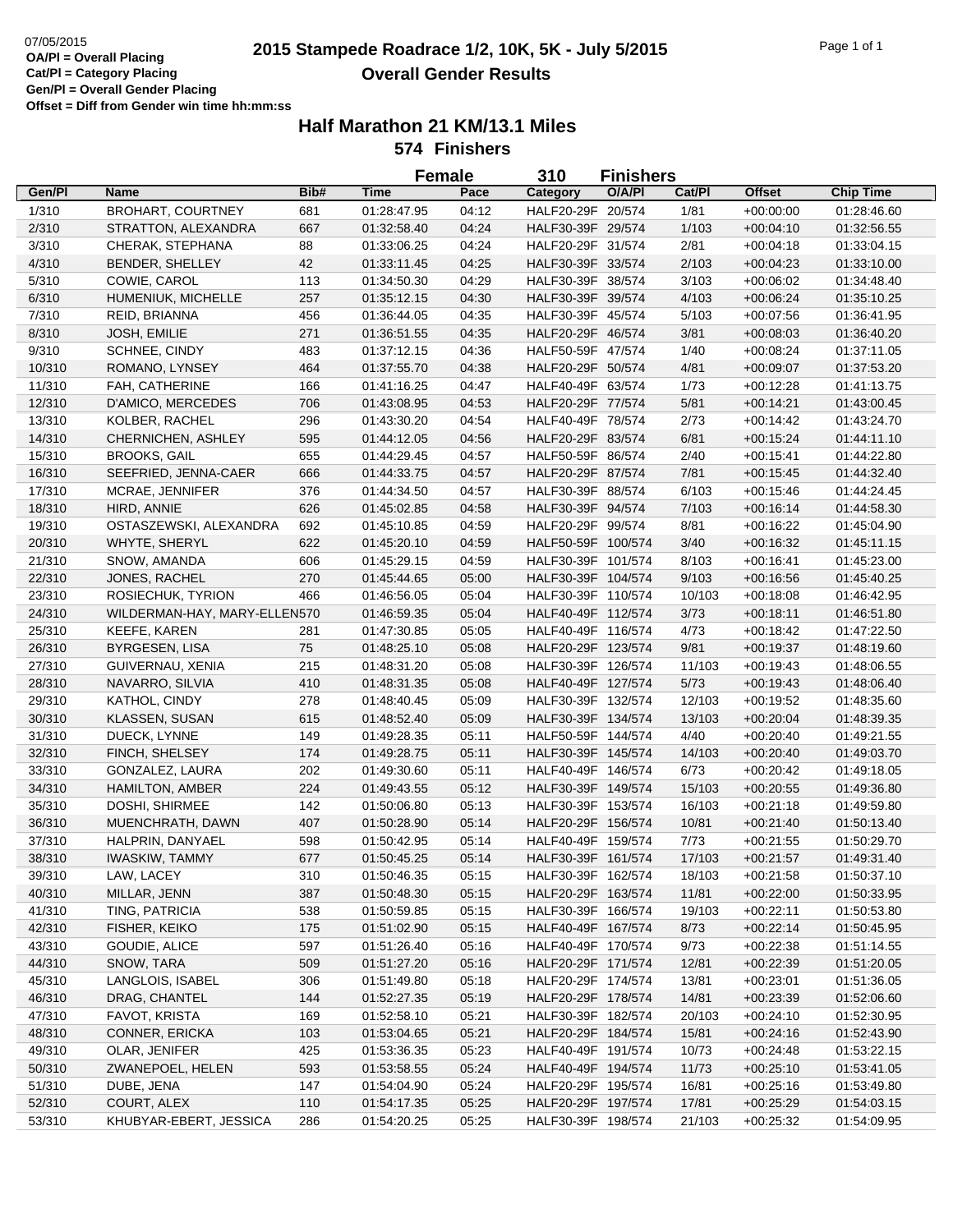# **2015 Stampede Roadrace 1/2, 10K, 5K - July 5/2015** 07/05/2015 Page 2 of 2 **Overall Gender Results**

|         |                         |      |                            | <b>Female</b> | 310                | <b>Finishers</b> |        |               |                            |
|---------|-------------------------|------|----------------------------|---------------|--------------------|------------------|--------|---------------|----------------------------|
| Gen/Pl  | <b>Name</b>             | Bib# | <b>Time</b>                | Pace          | Category           | O/A/PI           | Cat/Pl | <b>Offset</b> | <b>Chip Time</b>           |
| 54/310  | MACLACHLAN, HALLIE      | 340  | 01:54:23.10                | 05:25         | HALF20-29F 200/574 |                  | 18/81  | $+00:25:35$   | 01:54:07.00                |
| 55/310  | LEGROW, AIMEE           | 316  | 01:54:33.70                | 05:25         | HALF30-39F 204/574 |                  | 22/103 | $+00:25:45$   | 01:54:23.10                |
| 56/310  | JONES, TAMARA           | 685  | 01:54:34.55                | 05:25         | HALF30-39F 205/574 |                  | 23/103 | $+00:25:46$   | 01:54:03.20                |
| 57/310  | MINOVITCH, JESSICA      | 392  | 01:54:40.10                | 05:26         | HALF30-39F 207/574 |                  | 24/103 | $+00:25:52$   | 01:54:07.45                |
| 58/310  | <b>VERBONAC, MARIA</b>  | 555  | 01:54:43.00                | 05:26         | HALF40-49F 209/574 |                  | 12/73  | $+00:25:55$   | 01:54:32.45                |
| 59/310  | HETT, REBECCA           | 242  | 01:54:44.95                | 05:26         | HALF30-39F 210/574 |                  | 25/103 | $+00:25:57$   | 01:54:30.00                |
| 60/310  | HAGEL, NATHALIE         | 728  | 01:54:54.80                | 05:26         | HALF40-49F 214/574 |                  | 13/73  | $+00:26:06$   | 01:54:41.15                |
| 61/310  | MILLETTE, ASHLEY        | 391  | 01:54:57.85                | 05:26         | HALF20-29F 217/574 |                  | 19/81  | $+00:26:09$   | 01:54:40.20                |
| 62/310  | DESROCHES, BEV          | 134  | 01:55:10.45                | 05:27         | HALF40-49F 220/574 |                  | 14/73  | $+00:26:22$   | 01:55:03.35                |
| 63/310  | MICHAELS, NYREE         | 382  | 01:55:16.80                | 05:27         | HALF20-29F 222/574 |                  | 20/81  | $+00:26:28$   | 01:55:02.55                |
| 64/310  | PIATTELLI, LOUISE       | 441  | 01:55:55.85                | 05:29         | HALF40-49F 227/574 |                  | 15/73  | $+00:27:07$   | 01:55:20.80                |
| 65/310  | NOLAN, KELLY            | 420  | 01:56:10.45                | 05:30         | HALF40-49F 229/574 |                  | 16/73  | $+00:27:22$   | 01:55:50.10                |
| 66/310  | MAURICE, KATELYNN       | 357  | 01:56:24.10                | 05:30         | HALF20-29F 231/574 |                  | 21/81  | $+00:27:36$   | 01:56:05.30                |
| 67/310  | LAPORTE, MARCY          | 307  | 01:56:28.40                | 05:31         | HALF30-39F 232/574 |                  | 26/103 | $+00.27:40$   | 01:56:06.50                |
| 68/310  | <b>CREASSER, CHERYL</b> | 115  | 01:56:42.95                | 05:31         | HALF40-49F 233/574 |                  | 17/73  | $+00:27:55$   | 01:56:30.65                |
| 69/310  | STOREY, ERIN            | 524  | 01:56:48.70                | 05:32         | HALF30-39F 235/574 |                  | 27/103 | $+00:28:00$   | 01:56:42.55                |
| 70/310  | KUJAWA, LUCIA           | 298  | 01:56:54.15                | 05:32         | HALF50-59F 237/574 |                  | 5/40   | $+00:28:06$   | 01:56:34.60                |
| 71/310  | LARSEN, ANETTE          | 272  | 01:57:10.00                | 05:33         | HALF30-39F 241/574 |                  | 28/103 | $+00:28:22$   | 01:56:38.90                |
| 72/310  | WARNER, SANDY           | 562  | 01:57:24.25                | 05:33         | HALF40-49F 242/574 |                  | 18/73  | $+00:28:36$   | 01:57:12.20                |
| 73/310  | MCKINNON, BONNIE        | 369  | 01:57:31.20                | 05:34         | HALF30-39F 243/574 |                  | 29/103 | $+00:28:43$   | 01:57:03.10                |
| 74/310  | DEAN, SAMANTHA R        | 130  | 01:57:32.35                | 05:34         | HALF30-39F 244/574 |                  | 30/103 | $+00:28:44$   | 01:57:29.00                |
| 75/310  | BOTELHO, JILL           | 675  | 01:57:52.40                | 05:35         | HALF30-39F 246/574 |                  | 31/103 | $+00:29:04$   | 01:57:43.20                |
| 76/310  | ISLIP, GEORGIE          | 671  | 01:58:22.55                | 05:36         | HALF40-49F 251/574 |                  | 19/73  | $+00:29:34$   | 01:58:18.25                |
| 77/310  | HARDY, KATHERINE        | 233  | 01:58:22.65                | 05:36         | HALF40-49F 252/574 |                  | 20/73  | $+00:29:34$   | 01:58:18.35                |
| 78/310  | DABISZA, JANELLE        | 120  | 01:58:26.60                | 05:36         | HALF40-49F 253/574 |                  | 21/73  | $+00:29:38$   | 01:58:05.95                |
| 79/310  | HAGEN, MANDY            | 218  | 01:58:31.80                | 05:37         | HALF19&UF 256/574  |                  | 1/6    | $+00:29:43$   | 01:58:11.80                |
| 80/310  | <b>MARTENS, KRISTA</b>  | 353  | 01:58:34.65                | 05:37         | HALF40-49F 257/574 |                  | 22/73  | $+00:29:46$   | 01:58:20.25                |
| 81/310  | MILLER, CHELSEA         | 388  |                            | 05:37         | HALF20-29F 258/574 |                  | 22/81  |               |                            |
|         | MASKER, KIMBERLY        | 354  | 01:58:35.20<br>01:58:39.35 | 05:37         | HALF30-39F 260/574 |                  | 32/103 | $+00:29:47$   | 01:58:10.40<br>01:58:16.30 |
| 82/310  |                         |      |                            |               |                    |                  |        | $+00:29:51$   |                            |
| 83/310  | SHEPARD, MERT           | 605  | 01:58:51.05                | 05:37         | HALF20-29F 262/574 |                  | 23/81  | $+00:30:03$   | 01:58:27.30                |
| 84/310  | FOISY, YULIA            | 723  | 01:58:56.80                | 05:38         | HALF30-39F 263/574 |                  | 33/103 | $+00:30:08$   | 01:58:46.40                |
| 85/310  | DRYSDALE, CARMEN        | 146  | 01:58:59.45<br>01:59:06.90 | 05:38         | HALF30-39F 264/574 |                  | 34/103 | $+00:30:11$   | 01:58:49.10                |
| 86/310  | DOUSETT, TRACEY         | 657  |                            | 05:38         | HALF40-49F 265/574 |                  | 23/73  | $+00:30:18$   | 01:58:53.25<br>01:58:58.00 |
| 87/310  | NICHOLS, LEAH           | 620  | 01:59:09.05                | 05:38         | HALF50-59F 266/574 |                  | 6/40   | $+00:30:21$   |                            |
| 88/310  | TODD, SARAH             | 695  | 01:59:25.75                | 05:39         | HALF30-39F 269/574 |                  | 35/103 | $+00:30:37$   | 01:59:16.60                |
| 89/310  | HEAL, ANDREA            | 236  | 01:59:51.00                | 05:40         | HALF20-29F 272/574 |                  | 24/81  | $+00:31:03$   | 01:59:44.35                |
| 90/310  | DRYER, BRENDA           | 625  | 01:59:51.15                | 05:40         | HALF30-39F 273/574 |                  | 36/103 | $+00:31:03$   | 01:59:34.80                |
| 91/310  | <b>BENSON, LORRAINE</b> | 329  | 01:59:52.25                | 05:40         | HALF60-69F 274/574 |                  | 1/6    | $+00:31:04$   | 01:59:41.15                |
| 92/310  | <b>GORDON, ROBYN</b>    | 670  | 02:00:05.70                | 05:41         | HALF30-39F 276/574 |                  | 37/103 | $+00:31:17$   | 01:59:55.85                |
| 93/310  | SAWATZKY, DANA          | 478  | 02:00:07.05                | 05:41         | HALF30-39F 277/574 |                  | 38/103 | $+00:31:19$   | 01:59:52.40                |
| 94/310  | NOEL, KIM               | 419  | 02:00:19.50                | 05:42         | HALF30-39F 278/574 |                  | 39/103 | $+00:31:31$   | 02:00:02.10                |
| 95/310  | MATAS, PERVEEN          | 356  | 02:00:22.40                | 05:42         | HALF40-49F 279/574 |                  | 24/73  | $+00:31:34$   | 02:00:03.75                |
| 96/310  | MCAVOY, JESSICA         | 359  | 02:00:26.80                | 05:42         | HALF19&UF 281/574  |                  | 2/6    | $+00:31:38$   | 02:00:08.30                |
| 97/310  | HELM, NANCY             | 239  | 02:00:40.55                | 05:43         | HALF30-39F 284/574 |                  | 40/103 | $+00:31:52$   | 02:00:18.00                |
| 98/310  | <b>BEATTY, DENISE</b>   | 38   | 02:00:43.35                | 05:43         | HALF40-49F 285/574 |                  | 25/73  | $+00:31:55$   | 02:00:37.90                |
| 99/310  | HOGAN, AMBER            | 249  | 02:00:47.25                | 05:43         | HALF30-39F 287/574 |                  | 41/103 | $+00:31:59$   | 02:00:20.55                |
| 100/310 | DYSON, TERRY            | 153  | 02:01:35.95                | 05:45         | HALF30-39F 292/574 |                  | 42/103 | $+00:32:48$   | 02:01:15.15                |
| 101/310 | PORTERFIELD, KAREN      | 447  | 02:01:38.30                | 05:45         | HALF30-39F 293/574 |                  | 43/103 | $+00:32:50$   | 02:01:28.70                |
| 102/310 | MCLAWS, NICOLE          | 371  | 02:01:42.15                | 05:46         | HALF30-39F 294/574 |                  | 44/103 | $+00:32:54$   | 02:01:23.10                |
| 103/310 | ROSS, ROXANNE           | 468  | 02:01:43.80                | 05:46         | HALF40-49F 297/574 |                  | 26/73  | $+00:32:55$   | 02:01:15.55                |
| 104/310 | GOSSE, KIERA            | 204  | 02:01:48.35                | 05:46         | HALF40-49F 299/574 |                  | 27/73  | $+00:33:00$   | 02:01:17.30                |
| 105/310 | TROCHIM, HOLLIE         | 543  | 02:01:52.80                | 05:46         | HALF30-39F 300/574 |                  | 45/103 | $+00.33.04$   | 02:01:37.05                |
| 106/310 | LIDDELL, ALEXANDRA      | 321  | 02:01:58.35                | 05:46         | HALF20-29F 302/574 |                  | 25/81  | $+00:33:10$   | 02:01:36.15                |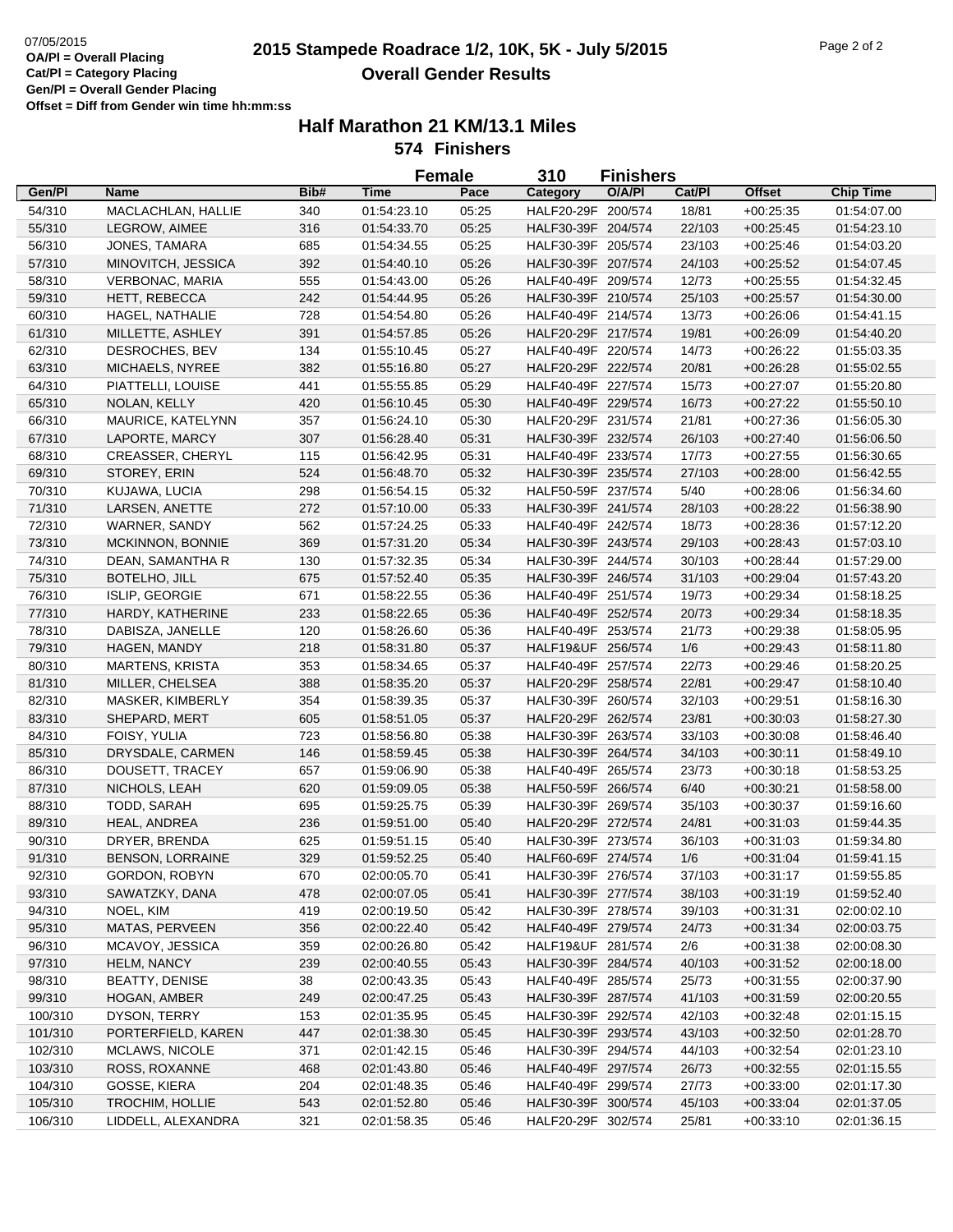# **2015 Stampede Roadrace 1/2, 10K, 5K - July 5/2015** 07/05/2015 Page 3 of 3 **Overall Gender Results**

|         |                            |      | <b>Female</b> |       | 310<br><b>Finishers</b> |        |        |               |                  |
|---------|----------------------------|------|---------------|-------|-------------------------|--------|--------|---------------|------------------|
| Gen/Pl  | <b>Name</b>                | Bib# | Time          | Pace  | Category                | O/A/PI | Cat/Pl | <b>Offset</b> | <b>Chip Time</b> |
| 107/310 | HOLTE, KIRSTEN             | 252  | 02:02:03.10   | 05:47 | HALF20-29F 304/574      |        | 26/81  | $+00:33:15$   | 02:01:59.00      |
| 108/310 | GONZALEZ, MARCIA           | 596  | 02:02:03.50   | 05:47 | HALF30-39F 305/574      |        | 46/103 | $+00:33:15$   | 02:01:30.05      |
| 109/310 | HEENAN, JACLYN             | 237  | 02:02:10.95   | 05:47 | HALF20-29F 306/574      |        | 27/81  | $+00:33:23$   | 02:01:52.65      |
| 110/310 | MCIVER, FONDA              | 642  | 02:02:15.55   | 05:47 | HALF50-59F 307/574      |        | 7/40   | $+00:33:27$   | 02:02:09.20      |
| 111/310 | ELLIS, CRYSTAL             | 159  | 02:02:16.00   | 05:47 | HALF30-39F 308/574      |        | 47/103 | $+00:33:28$   | 02:02:11.65      |
| 112/310 | WATT, CATHY                | 563  | 02:02:33.60   | 05:48 | HALF30-39F 311/574      |        | 48/103 | $+00:33:45$   | 02:02:04.45      |
| 113/310 | PTASINSKI, JEN             | 664  | 02:02:39.60   | 05:48 | HALF30-39F 312/574      |        | 49/103 | $+00:33:51$   | 02:02:29.20      |
| 114/310 | <b>VERGOUWEN, PATRICIA</b> | 556  | 02:02:48.40   | 05:49 | HALF50-59F 314/574      |        | 8/40   | $+00:34:00$   | 02:02:14.25      |
| 115/310 | KUNZE, JEN                 | 300  | 02:03:00.65   | 05:49 | HALF30-39F 315/574      |        | 50/103 | $+00:34:12$   | 02:02:52.90      |
| 116/310 | SCOTT, KIRSTEN             | 487  | 02:03:20.05   | 05:50 | HALF20-29F 316/574      |        | 28/81  | $+00:34:32$   | 02:03:02.70      |
| 117/310 | SZTABZYB, EMILY            | 731  | 02:03:20.05   | 05:50 | HALF30-39F 317/574      |        | 51/103 | $+00:34:32$   | 02:03:33.50      |
| 118/310 | DUPUIS, KATE               | 637  | 02:03:26.25   | 05:50 | HALF20-29F 318/574      |        | 29/81  | $+00:34:38$   | 02:03:09.05      |
| 119/310 | WAINMAN, STEFANIE          | 559  | 02:03:30.70   | 05:51 | HALF30-39F 319/574      |        | 52/103 | $+00:34:42$   | 02:03:11.60      |
| 120/310 | READY, MONIKA              | 454  | 02:03:31.80   | 05:51 | HALF30-39F 320/574      |        | 53/103 | $+00:34:43$   | 02:03:19.35      |
| 121/310 | POWELL, MARIE              | 448  | 02:03:39.75   | 05:51 | HALF50-59F 321/574      |        | 9/40   | $+00:34:51$   | 02:03:21.75      |
| 122/310 | CLARK, LIZ                 | 94   | 02:03:42.15   | 05:51 | HALF30-39F 322/574      |        | 54/103 | $+00:34:54$   | 02:03:10.60      |
| 123/310 | FAIRBARN, BAILEY           | 168  | 02:04:07.50   | 05:52 | HALF19&UF 324/574       |        | 3/6    | $+00:35:19$   | 02:04:18.35      |
| 124/310 | HIEBERT, CANDICE           | 244  | 02:04:10.35   | 05:53 | HALF20-29F 325/574      |        | 30/81  | $+00:35:22$   | 02:03:54.00      |
| 125/310 | URBANOWSKI, SARAH          | 546  | 02:04:11.70   | 05:53 | HALF20-29F 326/574      |        | 31/81  | $+00:35:23$   | 02:03:47.15      |
| 126/310 | <b>BLACKER, WILLOW</b>     | 594  | 02:04:33.15   | 05:54 | HALF20-29F 330/574      |        | 32/81  | $+00:35:45$   | 02:04:09.05      |
| 127/310 | HANTZSCH, PATRICIA         | 231  | 02:04:56.65   | 05:55 | HALF50-59F 331/574      |        | 10/40  | $+00:36:08$   | 02:04:41.15      |
| 128/310 | MCIVER, TAZZA              | 643  | 02:04:59.15   | 05:55 | HALF20-29F 332/574      |        | 33/81  | $+00:36:11$   | 02:04:53.10      |
|         | COLE, HEATHER              | 101  | 02:05:00.95   | 05:55 | HALF40-49F 334/574      |        | 28/73  | $+00:36:13$   | 02:04:29.40      |
| 129/310 |                            |      | 02:05:01.85   |       | HALF20-29F 335/574      |        |        |               |                  |
| 130/310 | VALENTINE, BRONWYN         | 549  |               | 05:55 |                         |        | 34/81  | $+00:36:13$   | 02:04:49.60      |
| 131/310 | WAITE, ERIN                | 560  | 02:05:05.15   | 05:55 | HALF50-59F 336/574      |        | 11/40  | $+00:36:17$   | 02:04:43.65      |
| 132/310 | KIAT, AMANDA               | 288  | 02:05:11.75   | 05:56 | HALF40-49F 337/574      |        | 29/73  | $+00:36:23$   | 02:05:04.10      |
| 133/310 | <b>GRAHAM, ERIN</b>        | 206  | 02:05:14.40   | 05:56 | HALF30-39F 338/574      |        | 55/103 | $+00:36:26$   | 02:04:36.70      |
| 134/310 | ALLEN, MADISON             | 21   | 02:06:13.85   | 05:58 | HALF20-29F 340/574      |        | 35/81  | $+00:37:25$   | 02:06:02.60      |
| 135/310 | PAYNE, JENNIFER            | 673  | 02:06:44.40   | 06:00 | HALF20-29F 342/574      |        | 36/81  | $+00:37:56$   | 02:06:13.85      |
| 136/310 | KING, JENNIFER             | 292  | 02:06:48.35   | 06:00 | HALF30-39F 343/574      |        | 56/103 | $+00:38:00$   | 02:06:34.20      |
| 137/310 | SPENCER, KARI              | 512  | 02:06:51.00   | 06:00 | HALF30-39F 345/574      |        | 57/103 | $+00:38:03$   | 02:06:40.70      |
| 138/310 | VAN DER MERWE, LAMINDA     | 551  | 02:06:55.05   | 06:00 | HALF40-49F 346/574      |        | 30/73  | $+00:38:07$   | 02:07:04.55      |
| 139/310 | LOKANC, SABINA             | 327  | 02:07:11.80   | 06:01 | HALF40-49F 349/574      |        | 31/73  | $+00:38:23$   | 02:06:48.35      |
| 140/310 | CASTILLO, VERONICA         | 82   | 02:07:15.35   | 06:01 | HALF40-49F 351/574      |        | 32/73  | $+00:38:27$   | 02:06:58.45      |
| 141/310 | FRESQUEZ, DEBORAH          | 186  | 02:07:20.90   | 06:02 | HALF60-69F 352/574      |        | 2/6    | $+00:38:32$   | 02:06:50.30      |
| 142/310 | HUSZAR, LEANNA             | 259  | 02:07:31.45   | 06:02 | HALF40-49F 353/574      |        | 33/73  | $+00:38:43$   | 02:07:10.80      |
| 143/310 | HOMAN, MEREDITH            | 253  | 02:07:37.35   | 06:02 | HALF30-39F 354/574      |        | 58/103 | $+00.38.49$   | 02:07:06.00      |
| 144/310 | HOPSON, ANITA              | 254  | 02:07:45.70   | 06:03 | HALF30-39F 355/574      |        | 59/103 | $+00:38:57$   | 02:07:15.70      |
| 145/310 | YU, FLORENCE               | 588  | 02:07:49.95   | 06:03 | HALF20-29F 356/574      |        | 37/81  | $+00:39:02$   | 02:07:26.45      |
| 146/310 | GULKO, SUSAN               | 674  | 02:07:53.10   | 06:03 | HALF30-39F 357/574      |        | 60/103 | $+00:39:05$   | 02:07:27.05      |
| 147/310 | <b>BIRD, HOLLY</b>         | 654  | 02:07:56.80   | 06:03 | HALF30-39F 358/574      |        | 61/103 | $+00:39:08$   | 02:07:36.55      |
| 148/310 | HIRSCHE, JULIE             | 247  | 02:08:02.50   | 06:04 | HALF40-49F 359/574      |        | 34/73  | $+00:39:14$   | 02:07:43.90      |
| 149/310 | <b>BARBER, CLAIRE</b>      | 36   | 02:08:23.00   | 06:05 | HALF30-39F 362/574      |        | 62/103 | $+00:39:35$   | 02:08:00.90      |
| 150/310 | GROND, SARAH               | 213  | 02:08:24.30   | 06:05 | HALF20-29F 363/574      |        | 38/81  | $+00:39:36$   | 02:08:02.55      |
| 151/310 | <b>BEST, INDIANA</b>       | 48   | 02:08:28.45   | 06:05 | HALF20-29F 364/574      |        | 39/81  | $+00:39:40$   | 02:08:11.10      |
| 152/310 | PETERS, KIRSTEN            | 439  | 02:08:54.40   | 06:06 | HALF40-49F 366/574      |        | 35/73  | $+00.40.06$   | 02:08:40.65      |
| 153/310 | MCLEAN, BARB               | 372  | 02:09:04.55   | 06:07 | HALF30-39F 369/574      |        | 63/103 | $+00.40:16$   | 02:08:47.30      |
| 154/310 | BOBOLO, JUNE               | 56   | 02:09:17.40   | 06:07 | HALF50-59F 372/574      |        | 12/40  | $+00:40:29$   | 02:08:47.10      |
| 155/310 | FORSYTH, CINDY             | 182  | 02:09:19.00   | 06:07 | HALF40-49F 374/574      |        | 36/73  | $+00:40:31$   | 02:08:54.75      |
| 156/310 | MACKENZIE, SARAH           | 338  | 02:09:29.40   | 06:08 | HALF30-39F 375/574      |        | 64/103 | $+00.40.41$   | 02:09:19.50      |
| 157/310 | NELSON, JUDY               | 412  | 02:09:44.55   | 06:08 | HALF50-59F 377/574      |        | 13/40  | $+00:40:56$   | 02:09:32.25      |
| 158/310 | MACPHERSON, HEATHER        | 342  | 02:10:27.80   | 06:10 | HALF50-59F 378/574      |        | 14/40  | $+00:41:39$   | 02:10:09.80      |
| 159/310 | BAKER, THERESA             | 31   | 02:10:29.50   | 06:11 | HALF50-59F 379/574      |        | 15/40  | $+00:41:41$   | 02:10:42.05      |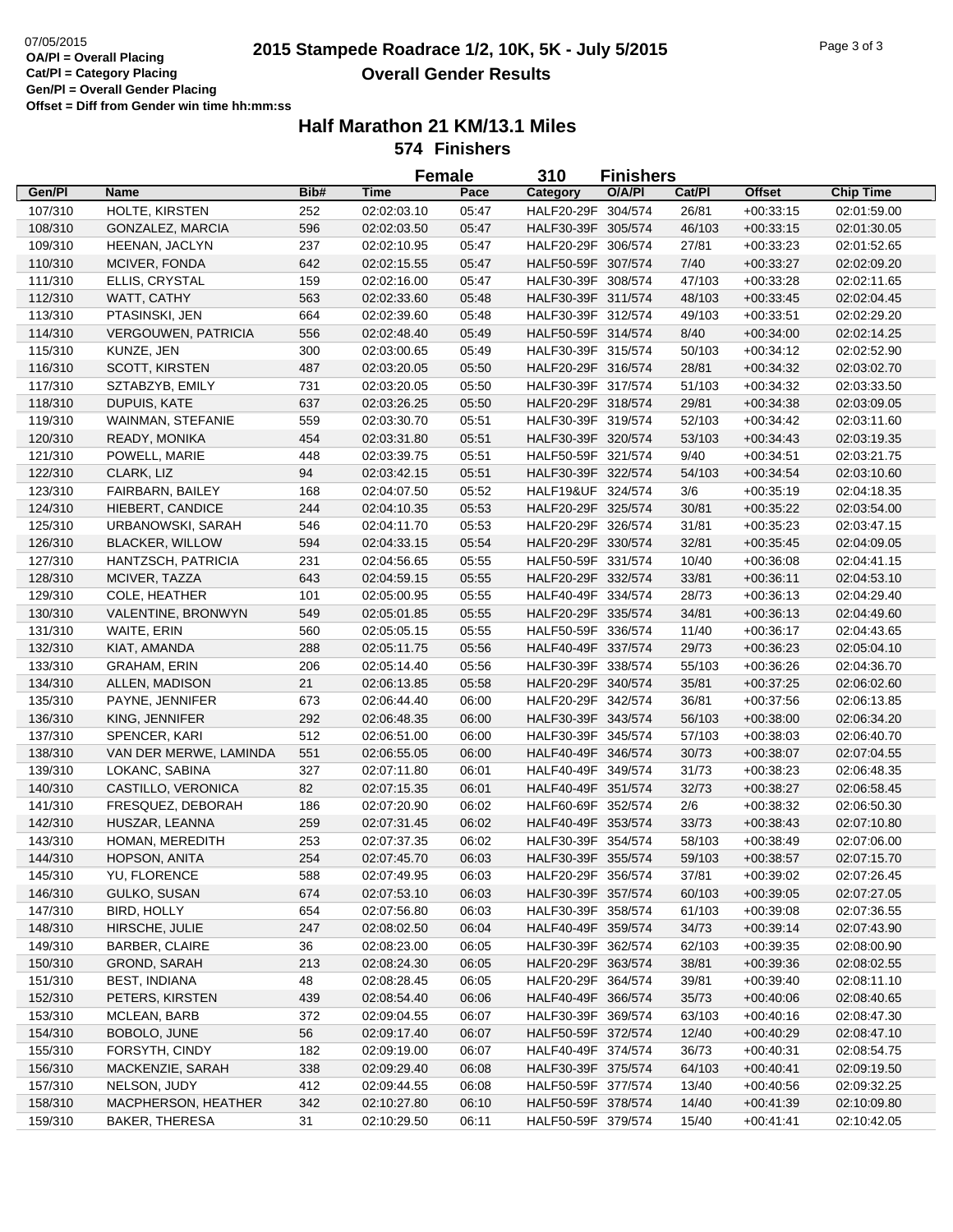# **2015 Stampede Roadrace 1/2, 10K, 5K - July 5/2015** 07/05/2015 Page 4 of 4 **Overall Gender Results**

|         |                           |      | <b>Female</b> |       | 310                | <b>Finishers</b> |        |               |                  |
|---------|---------------------------|------|---------------|-------|--------------------|------------------|--------|---------------|------------------|
| Gen/Pl  | Name                      | Bib# | Time          | Pace  | Category           | O/A/PI           | Cat/PI | <b>Offset</b> | <b>Chip Time</b> |
| 160/310 | CARLISLE, LAURA           | 79   | 02:10:29.65   | 06:11 | HALF50-59F 380/574 |                  | 16/40  | $+00:41:41$   | 02:10:41.75      |
| 161/310 | PIRIE, KAREN              | 443  | 02:10:37.00   | 06:11 | HALF50-59F 381/574 |                  | 17/40  | $+00:41:49$   | 02:10:08.30      |
| 162/310 | HARDER, KATHERINE         | 232  | 02:11:16.60   | 06:13 | HALF20-29F 382/574 |                  | 40/81  | $+00:42:28$   | 02:11:04.55      |
| 163/310 | GAMACHE, KARINA           | 189  | 02:11:26.25   | 06:13 | HALF30-39F 384/574 |                  | 65/103 | $+00:42:38$   | 02:11:01.15      |
| 164/310 | SORGE, JOLANE             | 511  | 02:11:40.20   | 06:14 | HALF30-39F 385/574 |                  | 66/103 | $+00:42:52$   | 02:11:30.60      |
| 165/310 | SILVERTOOTH, MAGGIE       | 498  | 02:11:40.45   | 06:14 | HALF20-29F 386/574 |                  | 41/81  | $+00:42:52$   | 02:11:30.15      |
| 166/310 | ANTAYA, CATHY             | 23   | 02:11:54.70   | 06:15 | HALF40-49F 387/574 |                  | 37/73  | $+00:43:06$   | 02:11:23.60      |
| 167/310 | KING, JENNIFER            | 293  | 02:12:20.25   | 06:16 | HALF50-59F 390/574 |                  | 18/40  | $+00:43:32$   | 02:12:03.25      |
| 168/310 | <b>COCKBURN, JESS</b>     | 100  | 02:12:21.10   | 06:16 | HALF30-39F 391/574 |                  | 67/103 | $+00:43:33$   | 02:11:44.85      |
| 169/310 | WITTAL, BRANDI            | 578  | 02:12:26.60   | 06:16 | HALF30-39F 394/574 |                  | 68/103 | $+00:43:38$   | 02:12:06.05      |
| 170/310 | RIESEBERG, ASHLEY         | 459  | 02:12:30.95   | 06:16 | HALF20-29F 395/574 |                  | 42/81  | $+00:43:43$   | 02:12:42.30      |
| 171/310 | KWASEK, KATIE             | 599  | 02:12:31.55   | 06:16 | HALF20-29F 396/574 |                  | 43/81  | $+00.43:43$   | 02:09:52.30      |
| 172/310 | MIERAU, TAMMY             | 384  | 02:12:32.80   | 06:16 | HALF40-49F 397/574 |                  | 38/73  | $+00:43:44$   | 02:12:12.95      |
| 173/310 | STAFFORD, KAREN           | 515  | 02:12:33.10   | 06:16 | HALF50-59F 398/574 |                  | 19/40  | $+00:43:45$   | 02:12:12.85      |
| 174/310 | LEECH, BONNIE             | 314  | 02:12:36.40   | 06:17 | HALF50-59F 399/574 |                  | 20/40  | $+00:43:48$   | 02:12:49.70      |
| 175/310 | LUCHKA, ASHLEY            | 331  | 02:12:40.40   | 06:17 | HALF20-29F 400/574 |                  | 44/81  | $+00:43:52$   | 02:12:08.50      |
| 176/310 | SZWARC, ANNE              | 533  | 02:12:40.65   | 06:17 | HALF50-59F 401/574 |                  | 21/40  | $+00:43:52$   | 02:12:19.70      |
| 177/310 | WONG, CAMELIA             | 579  | 02:12:52.50   | 06:17 | HALF40-49F 403/574 |                  | 39/73  | $+00:44:04$   | 02:12:13.25      |
| 178/310 | ANDERSON, KATY            | 305  | 02:12:53.10   | 06:17 | HALF30-39F 404/574 |                  | 69/103 | $+00:44:05$   | 02:12:18.70      |
| 179/310 | TEITELBAUM, LISA          | 534  | 02:12:53.10   | 06:17 | HALF20-29F 405/574 |                  | 45/81  | $+00:44:05$   | 02:12:19.05      |
| 180/310 | MARSHALL, SUSAN           | 351  | 02:13:08.95   | 06:18 | HALF40-49F 407/574 |                  | 40/73  | $+00:44:21$   | 02:12:41.05      |
| 181/310 | MJANES, SARAH             | 394  | 02:13:29.35   | 06:19 | HALF20-29F 408/574 |                  | 46/81  | $+00:44:41$   | 02:13:04.30      |
| 182/310 | COTE MCKENNA, RACHEL      | 697  | 02:13:30.25   | 06:19 | HALF30-39F 410/574 |                  | 70/103 | $+00:44:42$   | 02:13:22.60      |
| 183/310 | WEIERS, VIOLA             | 564  | 02:13:32.15   | 06:19 | HALF50-59F 411/574 |                  | 22/40  | $+00:44:44$   | 02:13:19.25      |
| 184/310 | VERTZ, ASHLEY             | 557  | 02:13:32.40   | 06:19 | HALF20-29F 412/574 |                  | 47/81  | $+00:44:44$   | 02:13:19.80      |
| 185/310 | DICKIN, ELIZABETH         | 141  | 02:13:33.60   | 06:19 | HALF20-29F 413/574 |                  | 48/81  | $+00:44:45$   | 02:13:09.05      |
| 186/310 | BAPTIE, SUZANNE           | 35   | 02:13:45.85   | 06:20 | HALF50-59F 416/574 |                  | 23/40  | $+00:44:57$   | 02:13:10.90      |
| 187/310 | <b>CLOWSER, CHRISTINE</b> | 98   | 02:13:59.80   | 06:21 | HALF30-39F 417/574 |                  | 71/103 | $+00:45:11$   | 02:13:39.00      |
| 188/310 | EDWARDS, MEAGAN           | 156  | 02:14:23.00   | 06:22 | HALF30-39F 419/574 |                  | 72/103 | $+00:45:35$   | 02:13:59.35      |
| 189/310 | CHAN, LEONA               | 85   | 02:14:28.05   | 06:22 | HALF30-39F 420/574 |                  | 73/103 | $+00:45:40$   | 02:14:01.60      |
| 190/310 | <b>WILSON, ELLA</b>       | 574  | 02:14:39.60   | 06:22 | HALF30-39F 422/574 |                  | 74/103 | $+00:45:51$   | 02:14:10.00      |
| 191/310 | SAWYER, PHYLLIS           | 708  | 02:15:16.40   | 06:24 | HALF50-59F 425/574 |                  | 24/40  | $+00:46:28$   | 02:14:56.70      |
| 192/310 | CONTENTI, JUSTINA         | 104  | 02:15:20.90   | 06:24 | HALF20-29F 426/574 |                  | 49/81  | $+00:46:32$   | 02:14:49.40      |
| 193/310 | <b>BROGAN, ALLISHA</b>    | 610  | 02:15:24.65   | 06:25 | HALF20-29F 427/574 |                  | 50/81  | $+00:46:36$   | 02:15:20.05      |
| 194/310 | WOLSTENHOLE, ROSE         | 713  | 02:15:38.55   | 06:25 | HALF50-59F 428/574 |                  | 25/40  | $+00:46:50$   | 02:15:19.95      |
| 195/310 | LAU, ANDREA               | 616  | 02:15:38.65   | 06:25 | HALF20-29F 429/574 |                  | 51/81  | $+00:46:50$   | 02:15:07.25      |
| 196/310 | EKEWENU, EBBY             | 158  | 02:16:01.05   | 06:26 | HALF40-49F 432/574 |                  | 41/73  | $+00:47:13$   | 02:15:37.65      |
| 197/310 | URSULESCU, MARIE-CLAUDE   | 547  | 02:16:19.85   | 06:27 | HALF40-49F 433/574 |                  | 42/73  | $+00:47:31$   | 02:15:45.80      |
| 198/310 | SMULDERS, JESSIE          | 621  | 02:16:19.90   | 06:27 | HALF30-39F 434/574 |                  | 75/103 | $+00:47:31$   | 02:15:53.20      |
| 199/310 | <b>JENNINGS, KATHRYN</b>  | 267  | 02:16:35.35   | 06:28 | HALF30-39F 435/574 |                  | 76/103 | $+00.47:47$   | 02:16:16.70      |
| 200/310 | JENSEN, MARY              | 268  | 02:16:41.65   | 06:28 | HALF40-49F 436/574 |                  | 43/73  | $+00.47:53$   | 02:16:11.35      |
| 201/310 | DE GUZMAN, GIZELLE        | 127  | 02:16:47.45   | 06:29 | HALF19&UF 438/574  |                  | 4/6    | $+00.47:59$   | 02:13:59.95      |
| 202/310 | MORRISH, ALICIA           | 403  | 02:17:11.55   | 06:30 | HALF40-49F 439/574 |                  | 44/73  | $+00.48.23$   | 02:16:33.30      |
| 203/310 | AUSTIN, LAURA             | 26   | 02:17:24.95   | 06:30 | HALF20-29F 440/574 |                  | 52/81  | $+00.48:37$   | 02:17:18.00      |
| 204/310 | UPADHYAYA, DEEPA          | 545  | 02:17:58.00   | 06:32 | HALF40-49F 441/574 |                  | 45/73  | $+00:49:10$   | 02:17:39.65      |
| 205/310 | REABURN, TARA             | 453  | 02:18:05.05   | 06:32 | HALF40-49F 442/574 |                  | 46/73  | $+00.49:17$   | 02:17:36.70      |
| 206/310 | GONZALES, DORINDA         | 201  | 02:18:07.60   | 06:32 | HALF40-49F 443/574 |                  | 47/73  | $+00.49:19$   | 02:17:44.55      |
| 207/310 | KELLY, FIONA              | 283  | 02:18:34.45   | 06:34 | HALF40-49F 445/574 |                  | 48/73  | $+00.49.46$   | 02:18:15.65      |
| 208/310 | ESPEY, MARY JANE          | 164  | 02:18:35.95   | 06:34 | HALF40-49F 447/574 |                  | 49/73  | $+00:49:48$   | 02:18:00.45      |
| 209/310 | FLYNN, SARAH              | 177  | 02:18:36.05   | 06:34 | HALF40-49F 448/574 |                  | 50/73  | $+00.49:48$   | 02:18:00.80      |
| 210/310 | ROTTLER, ERIN             | 470  | 02:19:07.25   | 06:35 | HALF19&UF 449/574  |                  | 5/6    | $+00.50:19$   | 02:18:40.45      |
| 211/310 | SUKOVIEFF, DONNA          | 528  | 02:19:21.35   | 06:36 | HALF60-69F 451/574 |                  | 3/6    | $+00.50.33$   | 02:19:03.80      |
| 212/310 | WONG, TINA                | 580  | 02:19:24.85   | 06:36 | HALF50-59F 453/574 |                  | 26/40  | $+00:50:36$   | 02:18:56.80      |
|         |                           |      |               |       |                    |                  |        |               |                  |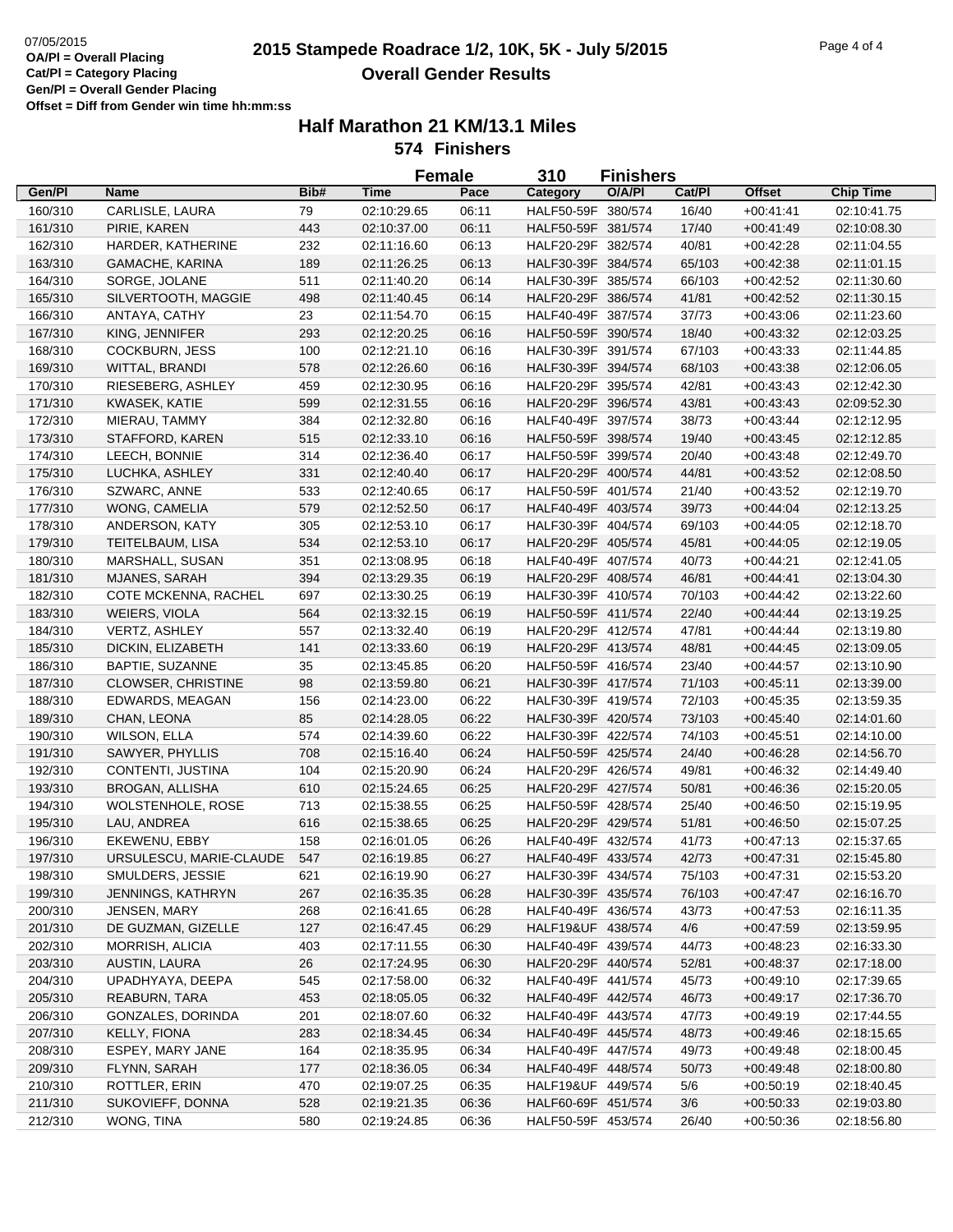# **2015 Stampede Roadrace 1/2, 10K, 5K - July 5/2015** 07/05/2015 Page 5 of 5 **Overall Gender Results**

|         |                              |      |             | <b>Female</b> | 310                | <b>Finishers</b> |        |                            |                            |
|---------|------------------------------|------|-------------|---------------|--------------------|------------------|--------|----------------------------|----------------------------|
| Gen/Pl  | <b>Name</b>                  | Bib# | <b>Time</b> | Pace          | Category           | O/A/PI           | Cat/Pl | <b>Offset</b>              | <b>Chip Time</b>           |
| 213/310 | PAUL, ALLISON                | 435  | 02:19:35.45 | 06:36         | HALF30-39F 455/574 |                  | 77/103 | $+00:50:47$                | 02:19:08.90                |
| 214/310 | STEVENS, JESSICA             | 520  | 02:19:37.60 | 06:37         | HALF30-39F 456/574 |                  | 78/103 | $+00:50:49$                | 02:19:30.00                |
| 215/310 | RUHLAND, PAMELA              | 472  | 02:19:38.60 | 06:37         | HALF50-59F 457/574 |                  | 27/40  | $+00:50:50$                | 02:19:15.45                |
| 216/310 | COUCH, JANETTE               | 109  | 02:19:38.65 | 06:37         | HALF50-59F 458/574 |                  | 28/40  | $+00:50:50$                | 02:19:15.40                |
| 217/310 | <b>WHITLOW, KAREN</b>        | 569  | 02:20:46.00 | 06:40         | HALF40-49F 461/574 |                  | 51/73  | $+00.51:58$                | 02:20:23.90                |
| 218/310 | MAGSOMBOL, MA CORAZON        | 601  | 02:20:57.85 | 06:40         | HALF40-49F 462/574 |                  | 52/73  | $+00:52:09$                | 02:21:10.00                |
| 219/310 | CUPELLI, BROOKE              | 635  | 02:21:30.60 | 06:42         | HALF20-29F 464/574 |                  | 53/81  | $+00.52:42$                | 02:21:09.95                |
| 220/310 | DELGADO, DANIELA             | 132  | 02:21:39.60 | 06:42         | HALF20-29F 465/574 |                  | 54/81  | $+00.52:51$                | 02:21:03.25                |
| 221/310 | PODRUZNY, TRACY              | 444  | 02:22:00.85 | 06:43         | HALF40-49F 467/574 |                  | 53/73  | $+00:53:12$                | 02:21:37.65                |
| 222/310 | REFVIK, LAUREN               | 646  | 02:22:03.15 | 06:43         | HALF30-39F 468/574 |                  | 79/103 | $+00:53:15$                | 02:21:26.80                |
| 223/310 | SYRNYK, KELSEY               | 532  | 02:22:05.10 | 06:44         | HALF20-29F 469/574 |                  | 55/81  | $+00:53:17$                | 02:21:56.15                |
| 224/310 | LOGAN, BRITTANY              | 326  | 02:22:35.15 | 06:45         | HALF20-29F 470/574 |                  | 56/81  | $+00.53:47$                | 02:22:05.20                |
| 225/310 | ZENTNER, PAIGE               | 590  | 02:22:36.85 | 06:45         | HALF40-49F 471/574 |                  | 54/73  | $+00:53:48$                | 02:22:08.80                |
| 226/310 | MCKINNON, MALCOLM            | 370  | 02:22:49.70 | 06:46         | HALF50-59F 472/574 |                  | 29/40  | $+00:54:01$                | 02:22:17.45                |
| 227/310 | STRETCH, BETTI               | 526  | 02:22:54.10 | 06:46         | HALF50-59F 473/574 |                  | 30/40  | $+00:54:06$                | 02:22:31.25                |
| 228/310 | <b>VERBONAC, KIERA</b>       | 554  | 02:23:03.75 | 06:46         | HALF20-29F 474/574 |                  | 57/81  | $+00.54:15$                | 02:22:53.75                |
| 229/310 | FAY, SYDNEY                  | 170  | 02:23:08.55 | 06:47         | HALF30-39F 475/574 |                  | 80/103 | $+00:54:20$                | 02:22:35.25                |
| 230/310 | OGRINS, SAM                  | 424  | 02:23:30.65 | 06:48         | HALF20-29F 476/574 |                  | 58/81  | $+00:54:42$                | 02:23:13.70                |
| 231/310 | DAIGLE, LISE                 | 668  | 02:23:38.65 | 06:48         | HALF30-39F 477/574 |                  | 81/103 | $+00:54:50$                | 02:23:04.60                |
| 232/310 | MCCALLUM, ELISABETH          | 361  | 02:23:50.85 | 06:49         | HALF40-49F 478/574 |                  | 55/73  |                            |                            |
| 233/310 | <b>GERRITS, CATHERINE</b>    | 194  | 02:24:08.40 | 06:49         | HALF30-39F 479/574 |                  | 82/103 | $+00:55:02$<br>$+00.55:20$ | 02:23:24.95<br>02:23:41.90 |
|         |                              |      | 02:24:26.30 |               | HALF20-29F 480/574 |                  |        |                            |                            |
| 234/310 | ZORMAN, MALLORY              | 592  |             | 06:50         |                    |                  | 59/81  | $+00.55:38$                | 02:23:59.30                |
| 235/310 | FAIRBARN, RYLEE              | 167  | 02:24:26.60 | 06:50         | HALF20-29F 481/574 |                  | 60/81  | $+00:55:38$                | 02:24:37.25                |
| 236/310 | ROBINSON, HELEN              | 463  | 02:24:55.45 | 06:52         | HALF40-49F 482/574 |                  | 56/73  | $+00:56:07$                | 02:24:34.90                |
| 237/310 | MOSER, SHERRY                | 405  | 02:24:55.65 | 06:52         | HALF60-69F 483/574 |                  | 4/6    | $+00:56:07$                | 02:24:35.00                |
| 238/310 | TINGLEY, DANIELLE            | 539  | 02:24:56.55 | 06:52         | HALF20-29F 484/574 |                  | 61/81  | $+00:56:08$                | 02:24:36.10                |
| 239/310 | <b>GREER, NIKKI</b>          | 211  | 02:25:00.15 | 06:52         | HALF30-39F 485/574 |                  | 83/103 | $+00:56:12$                | 02:24:48.50                |
| 240/310 | GAUTHIER, JOAN               | 192  | 02:25:20.45 | 06:53         | HALF40-49F 486/574 |                  | 57/73  | $+00:56:32$                | 02:25:29.55                |
| 241/310 | GAUTHIER, SARAH              | 613  | 02:25:20.95 | 06:53         | HALF20-29F 487/574 |                  | 62/81  | $+00:56:33$                | 02:25:29.00                |
| 242/310 | ROBINSON, ANDREA             | 462  | 02:25:30.45 | 06:53         | HALF40-49F 488/574 |                  | 58/73  | $+00.56:42$                | 02:25:19.20                |
| 243/310 | LUO, JENNIFER                | 334  | 02:25:40.50 | 06:54         | HALF20-29F 490/574 |                  | 63/81  | $+00:56:52$                | 02:25:52.15                |
| 244/310 | QUERALES, EGDALIZ            | 450  | 02:25:48.65 | 06:54         | HALF40-49F 491/574 |                  | 59/73  | $+00:57:00$                | 02:25:19.95                |
| 245/310 | <b>GENTLES, ROSELYNN</b>     | 193  | 02:26:00.90 | 06:55         | HALF30-39F 492/574 |                  | 84/103 | $+00:57:12$                | 02:25:31.45                |
| 246/310 | HEINRICHS, JOSETTE           | 238  | 02:26:16.85 | 06:55         | HALF60-69F 493/574 |                  | 5/6    | $+00:57:28$                | 02:26:00.60                |
| 247/310 | HAYDUK, SHAYLYN              | 234  | 02:26:27.50 | 06:56         | HALF30-39F 494/574 |                  | 85/103 | $+00:57:39$                | 02:26:05.15                |
| 248/310 | SCHNELL, MEAGHAN             | 648  | 02:26:32.75 | 06:56         | HALF20-29F 495/574 |                  | 64/81  | $+00:57:44$                | 02:26:15.60                |
| 249/310 | <b>BRADFIELD, TRINITY</b>    | 63   | 02:27:03.15 | 06:58         | HALF30-39F 496/574 |                  | 86/103 | $+00:58:15$                | 02:26:28.90                |
| 250/310 | STEWART, SARAH               | 523  | 02:27:15.95 | 06:58         | HALF20-29F 497/574 |                  | 65/81  | $+00:58:28$                | 02:26:54.30                |
| 251/310 | KAMIS, FATAN                 | 274  | 02:27:26.85 | 06:59         | HALF20-29F 499/574 |                  | 66/81  | $+00:58:38$                | 02:27:14.85                |
| 252/310 | KERSHAW, DEBORAH BUNNY       | 662  | 02:27:26.95 | 06:59         | HALF30-39F 500/574 |                  | 87/103 | $+00:58:39$                | 02:26:58.05                |
| 253/310 | LEE, TERRY                   | 617  | 02:27:49.45 | 07:00         | HALF50-59F 501/574 |                  | 31/40  | $+00:59:01$                | 02:27:26.40                |
| 254/310 | <b>BEERS, LORIE</b>          | 39   | 02:28:12.15 | 07:01         | HALF50-59F 503/574 |                  | 32/40  | $+00:59:24$                | 02:28:00.30                |
| 255/310 | UMPHERVILLE, SANDY           | 544  | 02:28:13.10 | 07:01         | HALF50-59F 504/574 |                  | 33/40  | $+00.59:25$                | 02:27:38.25                |
| 256/310 | HARRISON, LINNAEA            | 718  | 02:28:21.05 | 07:01         | HALF30-39F 505/574 |                  | 88/103 | $+00:59:33$                | 02:27:47.45                |
| 257/310 | DAVIS, SCARLETT              | 126  | 02:28:32.65 | 07:02         | HALF20-29F 506/574 |                  | 67/81  | $+00:59:44$                | 02:28:41.55                |
| 258/310 | MCDONALD, KIMBERLEY          | 366  | 02:28:36.25 | 07:02         | HALF50-59F 507/574 |                  | 34/40  | $+00:59:48$                | 02:28:06.25                |
| 259/310 | COBURN, ALEXANDRA            | 99   | 02:28:43.50 | 07:02         | HALF30-39F 508/574 |                  | 89/103 | $+00.59.55$                | 02:28:22.50                |
| 260/310 | PENG, YI-JYUN                | 436  | 02:28:53.20 | 07:03         | HALF30-39F 509/574 |                  | 90/103 | $+01:00:05$                | 02:29:05.10                |
| 261/310 | HERNANDEZ ROMANO, FABIOLA714 |      | 02:30:00.35 | 07:06         | HALF30-39F 510/574 |                  | 91/103 | $+01:01:12$                | 02:29:24.85                |
| 262/310 | KHULLER, JESSICA             | 287  | 02:30:51.55 | 07:09         | HALF30-39F 511/574 |                  | 92/103 | $+01:02:03$                | 02:30:39.50                |
| 263/310 | SCOTT, SHARLENE              | 489  | 02:31:32.85 | 07:10         | HALF50-59F 513/574 |                  | 35/40  | $+01:02:44$                | 02:31:15.10                |
| 264/310 | KILDARE, CAROLYN             | 290  | 02:32:34.35 | 07:13         | HALF40-49F 514/574 |                  | 60/73  | $+01:03:46$                | 02:32:07.65                |
| 265/310 | CONWAY, SHANNON              | 105  | 02:33:22.20 | 07:16         | HALF20-29F 515/574 |                  | 68/81  | $+01:04:34$                | 02:33:16.65                |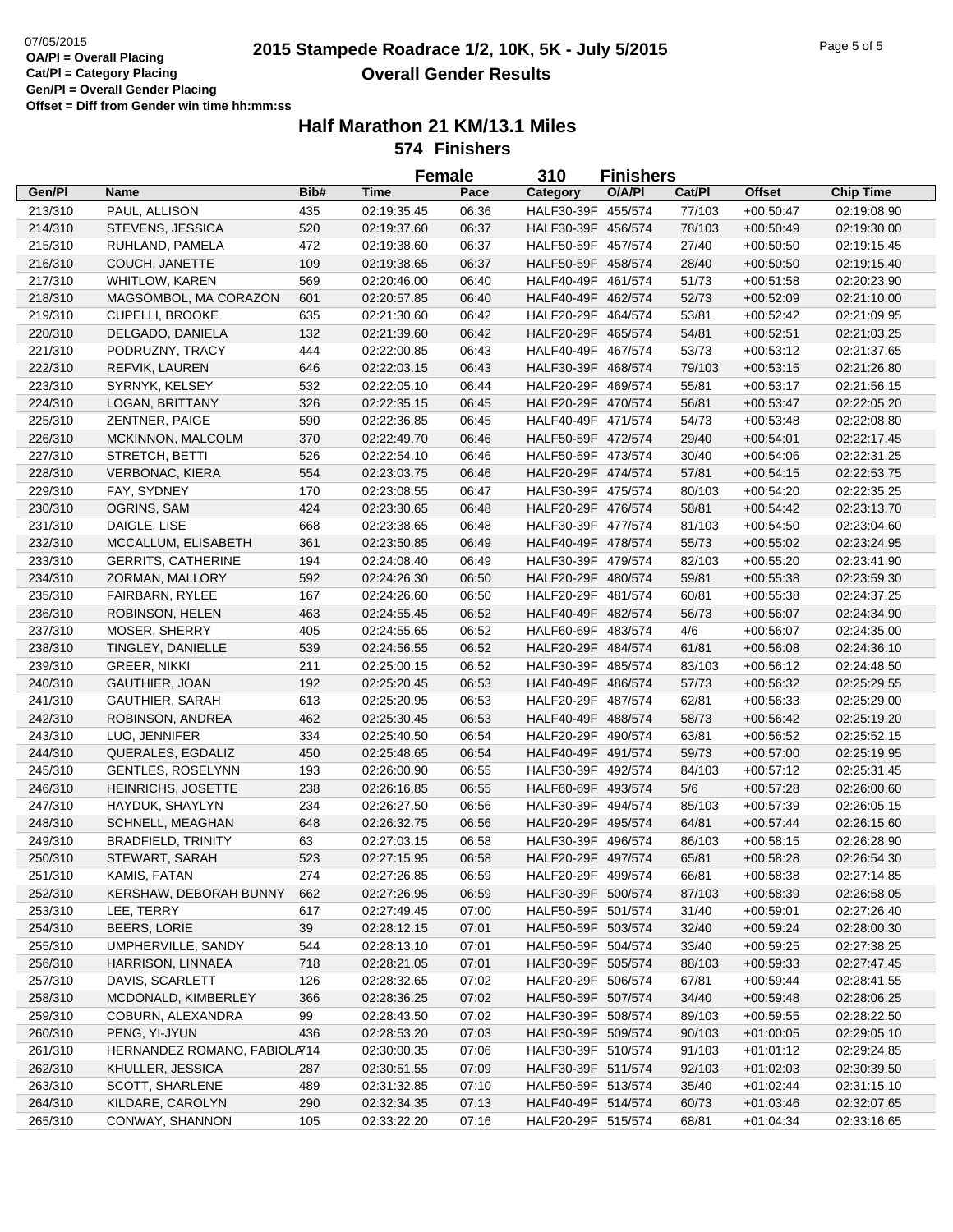# **2015 Stampede Roadrace 1/2, 10K, 5K - July 5/2015** 07/05/2015 Page 6 of 6 **Overall Gender Results**

|         |                              |      | <b>Female</b> |       | 310<br><b>Finishers</b> |         |         |               |                  |
|---------|------------------------------|------|---------------|-------|-------------------------|---------|---------|---------------|------------------|
| Gen/Pl  | Name                         | Bib# | <b>Time</b>   | Pace  | Category                | O/A/PI  | Cat/PI  | <b>Offset</b> | <b>Chip Time</b> |
| 266/310 | FAYYAZ, SARAH                | 711  | 02:34:45.75   | 07:20 | HALF40-49F 517/574      |         | 61/73   | $+01:05:57$   | 02:34:14.50      |
| 267/310 | BEVER, JENNA                 | 634  | 02:36:22.30   | 07:24 | HALF20-29F 518/574      |         | 69/81   | $+01:07:34$   | 02:36:02.60      |
| 268/310 | CHAN, VICKI                  | 86   | 02:36:23.90   | 07:24 | HALF20-29F 519/574      |         | 70/81   | $+01:07:35$   | 02:36:35.85      |
| 269/310 | CROWDER, CIGIE               | 117  | 02:36:52.35   | 07:26 | HALF30-39F 521/574      |         | 93/103  | $+01:08:04$   | 02:37:05.20      |
| 270/310 | NELSON, JENNIFER             | 411  | 02:37:03.65   | 07:26 | HALF40-49F 523/574      |         | 62/73   | $+01:08:15$   | 02:36:40.80      |
| 271/310 | SCHOFIELD, JO-ANNE           | 484  | 02:37:25.35   | 07:27 | HALF40-49F 524/574      |         | 63/73   | $+01:08:37$   | 02:37:32.30      |
| 272/310 | JAQUES, CORTNEY              | 719  | 02:37:54.15   | 07:29 | HALF30-39F 525/574      |         | 94/103  | $+01:09:06$   | 02:37:20.60      |
| 273/310 | SMITH, LINDA                 | 505  | 02:38:46.20   | 07:31 | HALF60-69F 526/574      |         | 6/6     | $+01:09:58$   | 02:38:12.65      |
| 274/310 | STEEL, CARMELLE              | 518  | 02:39:06.85   | 07:32 | HALF40-49F 527/574      |         | 64/73   | $+01:10:18$   | 02:39:15.20      |
| 275/310 | HUXTABLE, SHANNON            | 260  | 02:41:08.35   | 07:38 | HALF30-39F 528/574      |         | 95/103  | $+01:12:20$   | 02:40:54.70      |
| 276/310 | <b>GARSTAD, TINA</b>         | 191  | 02:41:13.65   | 07:38 | HALF40-49F 529/574      |         | 65/73   | $+01:12:25$   | 02:40:45.55      |
| 277/310 | SAYERS, LEANNE               | 481  | 02:41:33.45   | 07:39 | HALF20-29F 531/574      |         | 71/81   | $+01:12:45$   | 02:41:01.45      |
| 278/310 | CLEARY, DEVIN                | 95   | 02:45:03.05   | 07:49 | HALF20-29F 535/574      |         | 72/81   | $+01:16:15$   | 02:44:44.00      |
| 279/310 | SHERWICK, SHELBY             | 497  | 02:46:52.90   | 07:54 | HALF20-29F 536/574      |         | 73/81   | $+01:18:04$   | 02:47:04.35      |
| 280/310 | TOOMBS, HEATHER              | 542  | 02:49:17.85   | 08:01 | HALF20-29F 537/574      |         | 74/81   | $+01:20:29$   | 02:48:58.80      |
| 281/310 | HAZZARD, SAMANTHA            | 235  | 02:49:28.95   | 08:01 | HALF40-49F 538/574      |         | 66/73   | $+01:20:41$   | 02:49:13.65      |
| 282/310 | HALL, JEN                    | 221  | 02:49:29.40   | 08:01 | HALF30-39F 539/574      |         | 96/103  | $+01:20:41$   | 02:49:12.85      |
| 283/310 | HYNES, LAINA                 | 261  | 02:49:29.85   | 08:01 | HALF30-39F 540/574      |         | 97/103  | $+01:20:41$   | 02:48:40.35      |
| 284/310 | SCHAFF, LESLIE               | 603  | 02:49:45.45   | 08:02 | HALF30-39F 541/574      |         | 98/103  | $+01:20:57$   | 02:49:54.15      |
| 285/310 | CABRERA, JOANNE              | 76   | 02:49:53.35   | 08:03 | HALF50-59F 542/574      |         | 36/40   | $+01:21:05$   | 02:50:04.25      |
| 286/310 | HEWITT, KAREN                | 243  | 02:51:53.10   | 08:08 | HALF50-59F 543/574      |         | 37/40   | $+01:23:05$   | 02:51:18.55      |
| 287/310 | GOGOL, BRITTANY              | 709  | 02:52:23.55   | 08:10 | HALF20-29F 545/574      |         | 75/81   | $+01:23:35$   | 02:51:47.50      |
| 288/310 | WOODS, KELSEY                | 583  | 02:53:03.25   | 08:12 | HALF20-29F 546/574      |         | 76/81   | $+01:24:15$   | 02:53:11.65      |
| 289/310 | DAVIES, KATHRYN              | 715  | 02:54:44.90   | 08:16 | HALF40-49F 549/574      |         | 67/73   | $+01:25:56$   | 02:54:56.85      |
| 290/310 | FREEBURN, EMMA               | 185  | 02:55:37.05   | 08:19 | HALF20-29F 550/574      |         | 77/81   | $+01:26:49$   | 02:55:48.50      |
| 291/310 | <b>CLARK, JENNIFER</b>       | 93   | 02:56:38.50   | 08:22 | HALF40-49F 551/574      |         | 68/73   | $+01:27:50$   | 02:56:06.60      |
| 292/310 | KANSKI, AUDRA                | 276  | 02:57:10.25   | 08:23 | HALF30-39F 552/574      |         | 99/103  | $+01:28:22$   | 02:56:47.35      |
| 293/310 | <b>BERTSCH, LARA</b>         | 47   | 03:02:28.60   | 08:38 | HALF30-39F 553/574      |         | 100/103 | $+01:33:40$   | 03:02:40.85      |
| 294/310 | MILLER, VANESSA              | 390  | 03:02:33.20   | 08:39 | HALF20-29F 554/574      |         | 78/81   | $+01:33:45$   | 03:01:58.95      |
| 295/310 | SJOQUIST, ANGELA             | 499  | 03:02:33.70   | 08:39 | HALF30-39F 555/574      |         | 101/103 | $+01:33:45$   | 03:01:59.30      |
| 296/310 | MCNAUGHTON, MICHELLE         | 375  | 03:03:23.05   | 08:41 | HALF30-39F 556/574      |         | 102/103 | $+01:34:35$   | 03:03:16.60      |
| 297/310 | CLEARY, MAUREEN              | 96   | 03:03:25.70   | 08:41 | HALF50-59F 557/574      |         | 38/40   | $+01:34:37$   | 03:03:05.80      |
| 298/310 | <b>BEERS, NATALIE</b>        | 40   | 03:03:40.45   | 08:42 | HALF20-29F 558/574      |         | 79/81   | $+01:34:52$   | 03:03:17.25      |
| 299/310 | <b>BHALLA, ACHALA</b>        | 50   | 03:05:09.80   | 08:46 | HALF40-49F 559/574      |         | 69/73   | $+01:36:21$   | 03:05:21.25      |
| 300/310 | WOWK, AMANDA                 | 584  | 03:05:18.95   | 08:46 | HALF19&UF 560/574       |         | 6/6     | $+01:36:31$   | 03:05:32.15      |
| 301/310 | DAVIES, AMANDA               | 123  | 03:09:49.85   | 08:59 | HALF40-49F 561/574      |         | 70/73   | $+01:41:01$   | 03:09:59.80      |
| 302/310 | GORDON, LYNN                 | 669  | 03:11:23.70   | 09:04 | HALF40-49F 562/574      |         | 71/73   | $+01:42:35$   | 03:11:26.60      |
| 303/310 | SAVARD, ANNE-MARIE           | 477  | 03:12:08.90   | 09:06 | HALF50-59F 563/574      |         | 39/40   | $+01:43:20$   | 03:12:19.10      |
| 304/310 | SAMUELSON, MARLENE           | 474  | 03:25:35.55   | 09:44 | HALF70+F                | 566/574 | 1/1     | $+01:56:47$   | 03:25:47.15      |
| 305/310 | <b>FRANCIS, KATHLEEN</b>     | 184  | 03:32:09.75   | 10:03 | HALF50-59F 568/574      |         | 40/40   | $+02:03:21$   | 03:32:20.85      |
| 306/310 | PETERSON, CAROLYN            | 440  | 03:32:10.30   | 10:03 | HALF40-49F 569/574      |         | 72/73   | $+02:03:22$   | 03:32:22.15      |
| 307/310 | O'CALLAGHAN, SHEILAGH        | 413  | 03:36:43.10   | 10:16 | HALF40-49F 570/574      |         | 73/73   | $+02:07:55$   | 03:36:54.35      |
| 308/310 | SOFALVI-WISCOMBE, SANDRA 510 |      | 03:51:34.05   | 10:58 | HALF30-39F 571/574      |         | 103/103 | $+02:22:46$   | 03:51:44.20      |
| 309/310 | FONTAINE, MELISSA            | 179  | 04:09:00.70   | 11:48 | HALF20-29F 572/574      |         | 80/81   | $+02:40:12$   | 04:09:12.05      |
| 310/310 | GOLDIE, AUSTIN               | 199  | 04:18:09.30   | 12:14 | HALF20-29F 574/574      |         | 81/81   | $+02:49:21$   | 04:17:52.95      |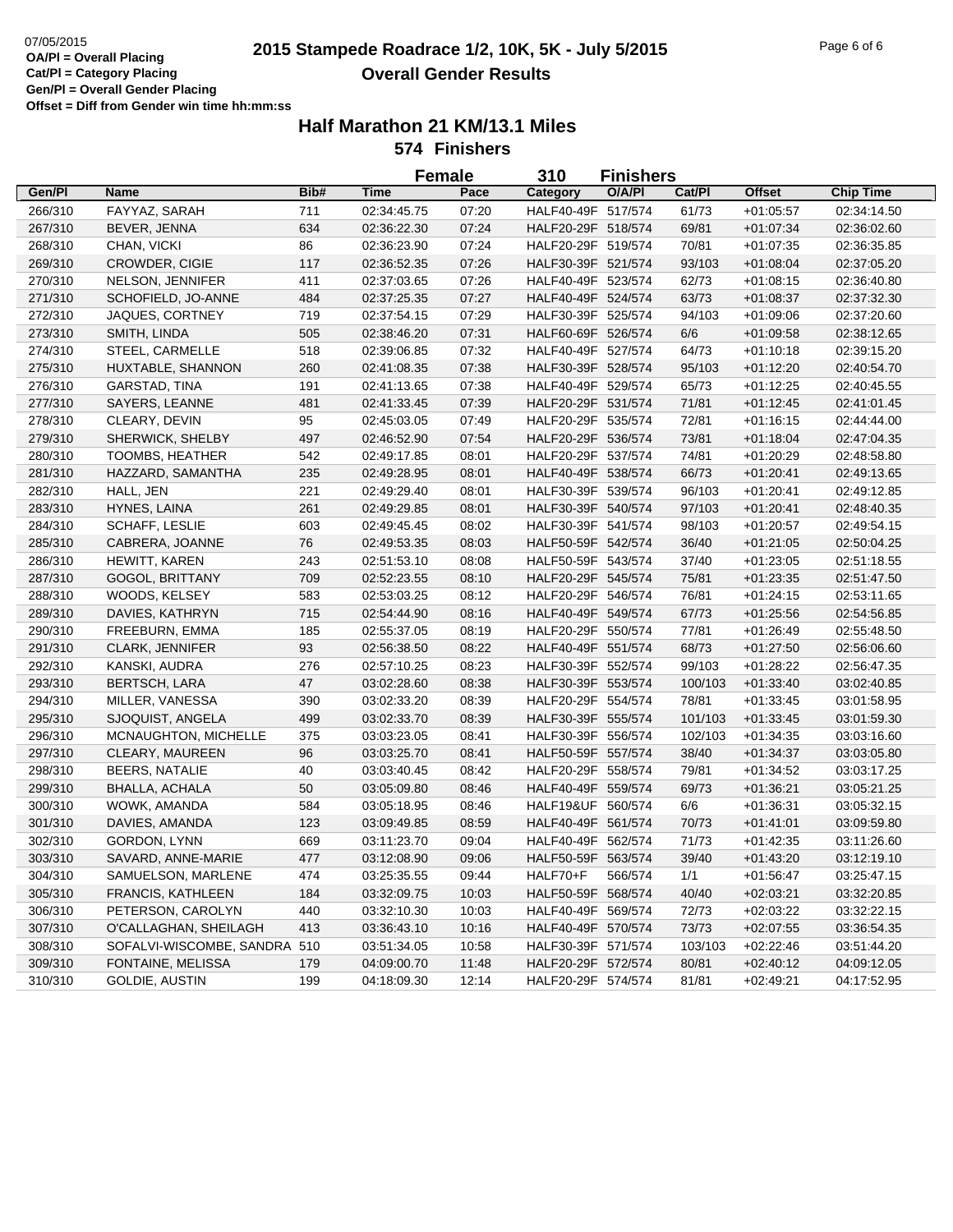# **2015 Stampede Roadrace 1/2, 10K, 5K - July 5/2015** 07/05/2015 Page 7 of 7 **Overall Gender Results**

|        |                                              |            | <b>Male</b> |                | 264                                    | <b>Finishers</b> |        |               |                  |
|--------|----------------------------------------------|------------|-------------|----------------|----------------------------------------|------------------|--------|---------------|------------------|
| Gen/Pl | <b>Name</b>                                  | Bib#       | <b>Time</b> | Pace           | Category                               | O/A/PI           | Cat/Pl | <b>Offset</b> | <b>Chip Time</b> |
| 1/264  | DRAUDE, JODY                                 | 722        | 01:15:55.15 | 03:35          | HALF40-49M 1/574                       |                  | 1/82   | $+00:00:00$   | 01:15:55.10      |
| 2/264  | <b>MARTIN RIOJA, ROBERTO</b>                 | 627        | 01:18:43.30 | 03:43          | HALF30-39M 2/574                       |                  | 1/75   | $+00:02:48$   | 01:18:42.50      |
| 3/264  | ROSS, DARYL                                  | 467        | 01:21:11.75 | 03:50          | HALF19&UM 3/574                        |                  | 1/3    | $+00:05:16$   | 01:21:10.20      |
| 4/264  | GLASSCO, TOM                                 | 198        | 01:21:13.70 | 03:50          | HALF20-29M 4/574                       |                  | 1/25   | $+00:05:18$   | 01:21:13.45      |
| 5/264  | <b>BALL, TANNER</b>                          | 32         | 01:21:40.70 | 03:52          | HALF30-39M 5/574                       |                  | 2/75   | $+00:05:45$   | 01:21:38.90      |
| 6/264  | <b>GFELLER, MICHAEL</b>                      | 195        | 01:21:46.25 | 03:52          | HALF20-29M 6/574                       |                  | 2/25   | $+00:05:51$   | 01:21:45.10      |
| 7/264  | ONG, SIMON                                   | 426        | 01:23:20.15 | 03:56          | HALF20-29M 7/574                       |                  | 3/25   | $+00:07:25$   | 01:23:19.50      |
| 8/264  | GIROUARD, TEDD                               | 197        | 01:25:00.10 | 04:01          | HALF40-49M 8/574                       |                  | 2/82   | $+00.09.04$   | 01:24:59.95      |
| 9/264  | DYMENT, GEOFF                                | 152        | 01:25:07.55 | 04:02          | HALF40-49M 9/574                       |                  | 3/82   | $+00:09:12$   | 01:25:06.90      |
| 10/264 | <b>BROGAN, PADDY</b>                         | 676        | 01:25:16.00 | 04:02          | HALF50-59M 10/574                      |                  | 1/60   | $+00:09:20$   | 01:25:13.40      |
| 11/264 | DOUGLAS, LEE                                 | 682        | 01:25:17.15 | 04:02          | HALF40-49M 11/574                      |                  | 4/82   | $+00:09:22$   | 01:25:15.60      |
| 12/264 | JEFFREY, IAN                                 | 266        | 01:25:25.90 | 04:02          | HALF30-39M 12/574                      |                  | 3/75   | $+00:09:30$   | 01:25:23.85      |
| 13/264 | STANFORD, DAVID                              | 516        | 01:25:35.55 | 04:03          | HALF30-39M 13/574                      |                  | 4/75   | $+00:09:40$   | 01:25:35.35      |
| 14/264 | COUTURE, WILL                                | 112        | 01:27:06.40 | 04:07          | HALF40-49M 14/574                      |                  | 5/82   | $+00:11:11$   | 01:27:04.20      |
| 15/264 | MARSHALL, CRAIG                              | 350        | 01:27:08.85 | 04:07          | HALF30-39M 15/574                      |                  | 5/75   | $+00:11:13$   | 01:27:05.20      |
| 16/264 | FORMAN, SIMON                                | 180        | 01:27:39.60 | 04:09          | HALF40-49M 16/574                      |                  | 6/82   | $+00:11:44$   | 01:27:38.85      |
| 17/264 | JORDAN, STEVEN                               | 700        | 01:27:44.70 | 04:09          | HALF30-39M 17/574                      |                  | 6/75   | $+00:11:49$   | 01:27:41.40      |
| 18/264 | MURRAY, JOHN                                 | 409        | 01:27:53.85 | 04:09          | HALF40-49M 18/574                      |                  | 7/82   | $+00:11:58$   | 01:27:53.00      |
| 19/264 | STRANSKY, JEFF                               | 525        | 01:28:19.20 | 04:11          | HALF40-49M 19/574                      |                  | 8/82   | $+00:12:24$   | 01:28:16.45      |
| 20/264 | CORMIER, RYAN                                | 107        | 01:29:08.25 | 04:13          | HALF20-29M 21/574                      |                  | 4/25   | $+00:13:13$   | 01:29:07.30      |
| 21/264 | TOMLINSON, CYRIL                             | 652        | 01:29:41.50 | 04:15          | HALF30-39M 22/574                      |                  | 7/75   | $+00:13:46$   | 01:29:39.15      |
| 22/264 | GRAY, NEIL                                   | 210        | 01:29:50.05 | 04:15          | HALF40-49M 23/574                      |                  | 9/82   | $+00:13:54$   | 01:29:48.80      |
| 23/264 | CHUDYK, TODD                                 | 720        | 01:30:32.05 | 04:17          | HALF30-39M 24/574                      |                  | 8/75   | $+00:14:36$   | 01:30:30.25      |
| 24/264 | MATHEUSIK, JOSHUA                            | 688        | 01:31:29.75 | 04:20          | HALF20-29M 25/574                      |                  | 5/25   | $+00:15:34$   | 01:31:28.40      |
| 25/264 | CHIVASA, MUFARO                              | 90         | 01:32:09.65 | 04:22          | HALF40-49M 26/574                      |                  | 10/82  | $+00:16:14$   | 01:32:07.50      |
| 26/264 | <b>BURFORD, NICHOLAS</b>                     | 707        | 01:32:19.85 | 04:22          | HALF40-49M 27/574                      |                  | 11/82  | $+00:16:24$   | 01:31:57.70      |
| 27/264 | MURPHY, MIKE                                 | 663        | 01:32:54.15 | 04:24          | HALF30-39M 28/574                      |                  | 9/75   | $+00:16:59$   | 01:32:51.45      |
| 28/264 | THEROUX, MIKE                                | 535        | 01:33:02.85 | 04:24          | HALF40-49M 30/574                      |                  | 12/82  | $+00:17:07$   | 01:32:48.90      |
| 29/264 | CUMMINGS, JON                                | 119        | 01:33:09.00 | 04:24          | HALF30-39M 32/574                      |                  | 10/75  | $+00:17:13$   | 01:33:06.30      |
| 30/264 | <b>KENNA, DREW</b>                           | 614        | 01:33:44.30 | 04:26          | HALF19&UM 34/574                       |                  | 2/3    | $+00:17:49$   | 01:33:41.55      |
| 31/264 | <b>BENKE, MICHAEL</b>                        | 43         | 01:33:44.60 | 04:26          | HALF30-39M 35/574                      |                  | 11/75  | $+00:17:49$   | 01:33:39.80      |
| 32/264 | SOUCHOTTE, JOEL                              | 680        | 01:34:26.70 | 04:28          | HALF30-39M 36/574                      |                  | 12/75  | $+00:18:31$   | 01:34:24.30      |
| 33/264 | ASHTON, CHRISTOPHER                          | 24         | 01:34:47.50 | 04:29          | HALF30-39M 37/574                      |                  | 13/75  | $+00:18:52$   | 01:34:45.60      |
| 34/264 | WELDON, OWEN                                 | 565        | 01:35:15.80 | 04:30          | HALF30-39M 40/574                      |                  | 14/75  | $+00:19:20$   | 01:35:14.00      |
| 35/264 | ONG, YENSON                                  | 427        | 01:35:24.15 | 04:31          | HALF20-29M 41/574                      |                  | 6/25   | $+00:19:29$   | 01:35:13.00      |
| 36/264 | DOLL, JUSTIN                                 | 611        | 01:35:42.25 | 04:32          | HALF30-39M 42/574                      |                  | 15/75  | $+00:19:47$   | 01:35:31.80      |
| 37/264 | LEGARE, BENOIT                               | 315        | 01:35:47.25 | 04:32          | HALF30-39M 43/574                      |                  | 16/75  | $+00:19:52$   | 01:35:40.80      |
| 38/264 | <b>WILSON, PAUL</b>                          | 575        | 01:36:07.65 | 04:33          | HALF30-39M 44/574                      |                  | 17/75  | $+00:20:12$   | 01:35:57.00      |
| 39/264 | KONZUK, JASON                                | 640        | 01:37:31.95 | 04:37          | HALF40-49M 48/574                      |                  | 13/82  | $+00:21:36$   | 01:37:26.05      |
| 40/264 | DUNN, CHRIS                                  | 150        | 01:37:41.10 | 04:37          | HALF30-39M 49/574                      |                  | 18/75  | $+00:21:45$   | 01:37:36.95      |
| 41/264 | FECTEAU, DAVID                               | 171        | 01:38:10.30 | 04:39          | HALF30-39M 51/574                      |                  | 19/75  | $+00:22:15$   | 01:38:07.30      |
| 42/264 | HAGEN, NEIL                                  | 219        | 01:38:57.20 | 04:41          | HALF50-59M 52/574                      |                  | 2/60   | $+00:23:02$   | 01:38:45.50      |
|        | <b>GARRIES, RUSSELL</b>                      |            |             |                |                                        |                  | 14/82  |               |                  |
| 43/264 | PARR, CHAD                                   | 190<br>630 | 01:38:58.30 | 04:41<br>04:41 | HALF40-49M 53/574<br>HALF30-39M 54/574 |                  | 20/75  | $+00:23:03$   | 01:38:55.15      |
| 44/264 |                                              |            | 01:39:00.60 |                |                                        |                  |        | $+00:23:05$   | 01:38:57.95      |
| 45/264 | KEEFE, DEAN                                  | 280        | 01:39:05.10 | 04:41          | HALF40-49M 55/574                      |                  | 15/82  | $+00:23:09$   | 01:39:01.75      |
| 46/264 | <b>BURGESS, NEAL</b><br><b>NEALE, CURTIS</b> | 74         | 01:39:22.90 | 04:42          | HALF30-39M 56/574                      |                  | 21/75  | $+00:23:27$   | 01:39:17.55      |
| 47/264 |                                              | 645        | 01:39:24.25 | 04:42          | HALF50-59M 57/574                      |                  | 3/60   | $+00:23:29$   | 01:39:13.55      |
| 48/264 | WHITE, LANDOM                                | 568        | 01:39:39.70 | 04:43          | HALF30-39M 58/574<br>HALF40-49M 59/574 |                  | 22/75  | $+00:23:44$   | 01:39:36.00      |
| 49/264 | KELLY, KEVIN                                 | 284        | 01:39:56.40 | 04:44          |                                        |                  | 16/82  | $+00:24:01$   | 01:39:47.90      |
| 50/264 | WILSON, ANDREW                               | 632        | 01:40:44.00 | 04:46          | HALF40-49M 60/574                      |                  | 17/82  | $+00:24:48$   | 01:40:29.45      |
| 51/264 | LIM, SU-CHONG                                | 323        | 01:40:47.00 | 04:46          | HALF60-69M 61/574                      |                  | 1/18   | $+00:24:51$   | 01:40:42.75      |
| 52/264 | ELSE, TREVOR                                 | 160        | 01:40:52.65 | 04:46          | HALF30-39M 62/574                      |                  | 23/75  | $+00:24:57$   | 01:40:43.70      |
| 53/264 | ADDLEMAN, BEN                                | 609        | 01:41:16.95 | 04:48          | HALF40-49M 64/574                      |                  | 18/82  | $+00:25:21$   | 01:41:10.90      |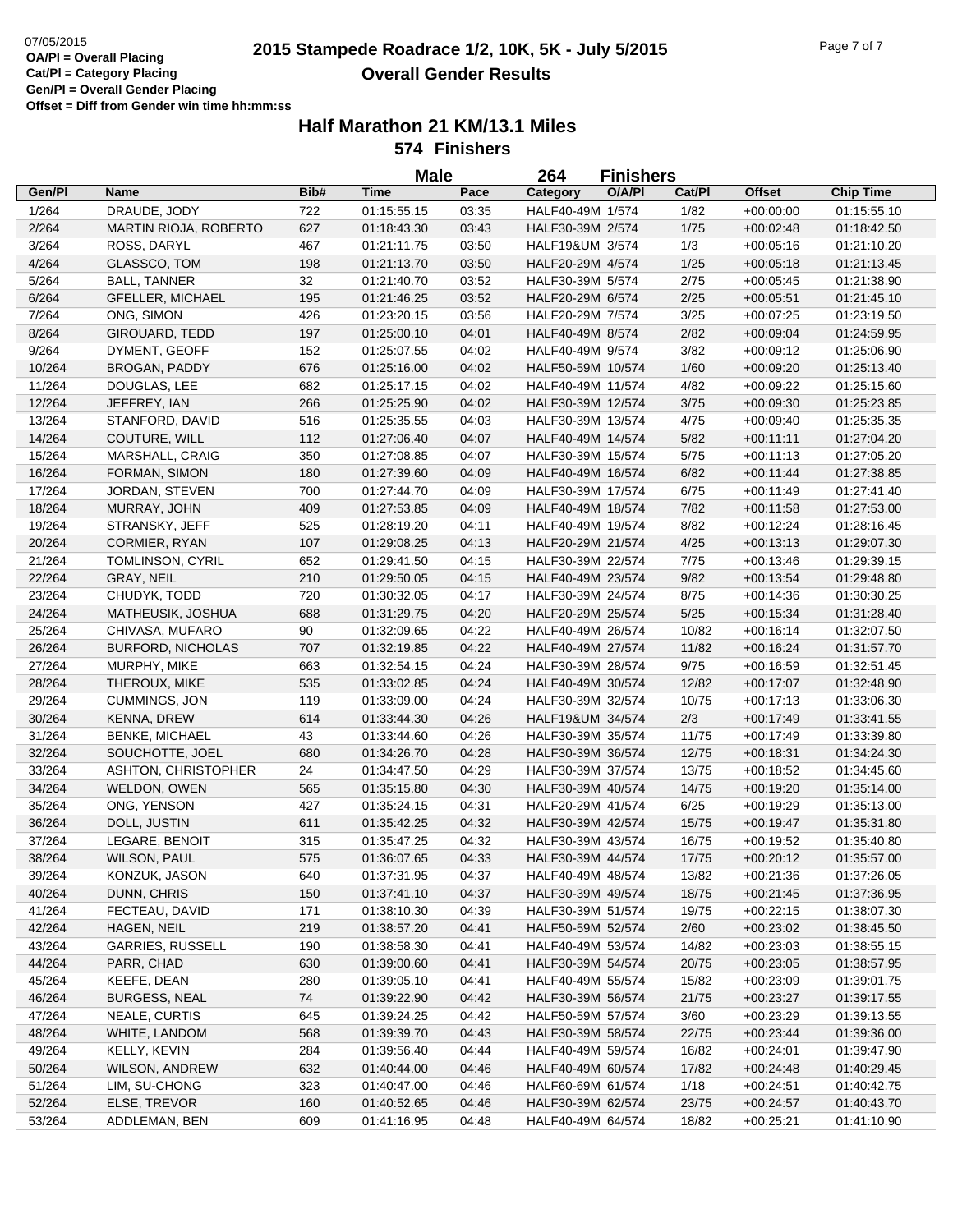# **2015 Stampede Roadrace 1/2, 10K, 5K - July 5/2015** 07/05/2015 Page 8 of 8 **Overall Gender Results**

|         |                         |      | <b>Male</b> |       | 264                | <b>Finishers</b> |        |               |                  |
|---------|-------------------------|------|-------------|-------|--------------------|------------------|--------|---------------|------------------|
| Gen/Pl  | <b>Name</b>             | Bib# | <b>Time</b> | Pace  | Category           | O/A/PI           | Cat/Pl | <b>Offset</b> | <b>Chip Time</b> |
| 54/264  | <b>SCHINDEL, GREG</b>   | 604  | 01:41:23.45 | 04:48 | HALF40-49M 65/574  |                  | 19/82  | $+00:25:28$   | 01:41:14.65      |
| 55/264  | <b>BOSCH, SHAUN</b>     | 61   | 01:41:48.95 | 04:49 | HALF30-39M 66/574  |                  | 24/75  | $+00:25:53$   | 01:41:38.35      |
| 56/264  | SEGARRA, MARK           | 608  | 01:41:58.95 | 04:50 | HALF30-39M 67/574  |                  | 25/75  | $+00:26:03$   | 01:41:26.80      |
| 57/264  | NORTON, NICK            | 421  | 01:42:03.25 | 04:50 | HALF40-49M 68/574  |                  | 20/82  | $+00:26:08$   | 01:41:55.55      |
| 58/264  | BOURQUE, RENE           | 62   | 01:42:05.45 | 04:50 | HALF40-49M 69/574  |                  | 21/82  | $+00:26:10$   | 01:41:59.60      |
| 59/264  | DOUCETTE, GREG          | 143  | 01:42:12.95 | 04:50 | HALF50-59M 70/574  |                  | 4/60   | $+00:26:17$   | 01:42:11.90      |
| 60/264  | HANLON, PATRICK         | 227  | 01:42:14.25 | 04:50 | HALF40-49M 71/574  |                  | 22/82  | $+00:26:19$   | 01:42:07.65      |
| 61/264  | O'NEILL, TOM            | 690  | 01:42:18.45 | 04:50 | HALF30-39M 72/574  |                  | 26/75  | $+00:26:23$   | 01:42:15.15      |
| 62/264  | NISCAK, DAVID           | 416  | 01:42:34.70 | 04:51 | HALF30-39M 73/574  |                  | 27/75  | $+00:26:39$   | 01:42:28.15      |
| 63/264  | MEAGHER, CONNOR         | 378  | 01:42:43.05 | 04:52 | HALF20-29M 74/574  |                  | 7/25   | $+00:26:47$   | 01:42:29.20      |
| 64/264  | DOLL, GREGORY           | 698  | 01:42:43.35 | 04:52 | HALF20-29M 75/574  |                  | 8/25   | $+00:26:48$   | 01:42:32.45      |
| 65/264  | SANDRU, OVIDIU          | 476  | 01:42:45.20 | 04:52 | HALF40-49M 76/574  |                  | 23/82  | $+00:26:50$   | 01:42:41.50      |
| 66/264  | MCINNIS, GERARD         | 367  | 01:43:46.25 | 04:55 | HALF50-59M 79/574  |                  | 5/60   | $+00:27:51$   | 01:43:38.30      |
| 67/264  | HOAR, RICARDO           | 248  | 01:43:50.75 | 04:55 | HALF30-39M 80/574  |                  | 28/75  | $+00:27:55$   | 01:43:34.85      |
| 68/264  | <b>MORRISH, IAIN</b>    | 404  | 01:43:50.85 | 04:55 | HALF40-49M 81/574  |                  | 24/82  | $+00:27:55$   | 01:43:13.80      |
| 69/264  | MCGILL, TOM             | 702  | 01:43:56.45 | 04:55 | HALF30-39M 82/574  |                  | 29/75  | $+00:28:01$   | 01:43:48.25      |
| 70/264  | BROWN, ROB              | 624  | 01:44:25.60 | 04:56 | HALF50-59M 84/574  |                  | 6/60   | $+00:28:30$   | 01:44:20.75      |
| 71/264  | CHIANG, RAY             | 89   | 01:44:27.45 | 04:57 | HALF30-39M 85/574  |                  | 30/75  | $+00:28:32$   | 01:44:22.55      |
| 72/264  | VANGILST, JIM           | 553  | 01:44:34.55 | 04:57 | HALF60-69M 89/574  |                  | 2/18   | $+00:28:39$   | 01:44:22.40      |
| 73/264  | DYCK, IAN               | 151  | 01:44:41.95 | 04:57 | HALF40-49M 90/574  |                  | 25/82  | $+00:28:46$   | 01:44:40.85      |
| 74/264  | MCKAY, RAYMOND          | 368  | 01:44:50.35 | 04:58 | HALF50-59M 91/574  |                  | 7/60   | $+00:28:55$   | 01:44:43.25      |
| 75/264  | MACKIE, PAT             | 339  | 01:44:55.00 | 04:58 | HALF40-49M 92/574  |                  | 26/82  | $+00:28:59$   | 01:44:43.95      |
| 76/264  | WHITE, JACKSON          | 567  | 01:44:57.65 | 04:58 | HALF30-39M 93/574  |                  | 31/75  | $+00:29:02$   | 01:44:42.15      |
| 77/264  | <b>MORATINOS, JESUS</b> | 401  | 01:45:03.30 | 04:58 | HALF40-49M 95/574  |                  | 27/82  | $+00:29:08$   | 01:44:51.65      |
| 78/264  | ALBERTS, MITCHELL       | 14   | 01:45:04.65 | 04:58 | HALF20-29M 96/574  |                  | 9/25   | $+00:29:09$   | 01:44:49.65      |
| 79/264  | <b>BOECKX, DEREK</b>    | 57   | 01:45:04.75 | 04:58 | HALF50-59M 97/574  |                  | 8/60   | $+00:29:09$   | 01:44:59.40      |
| 80/264  | MCCONVILLE, NIALL       | 362  | 01:45:05.15 | 04:58 | HALF40-49M 98/574  |                  | 28/82  | $+00:29:10$   | 01:44:58.90      |
| 81/264  | GANGULY, NILANJAN       | 638  | 01:45:29.35 | 04:59 | HALF40-49M 102/574 |                  | 29/82  | $+00:29:34$   | 01:45:05.30      |
| 82/264  | RAKHRA, RANDY           | 451  | 01:45:36.90 | 05:00 | HALF30-39M 103/574 |                  | 32/75  | $+00:29:41$   | 01:45:31.00      |
| 83/264  | <b>EMORI, RYOTARO</b>   | 612  | 01:46:13.75 | 05:02 | HALF30-39M 105/574 |                  | 33/75  | $+00:30:18$   | 01:46:11.15      |
| 84/264  | MORIN, MARC             | 689  | 01:46:24.05 | 05:02 | HALF40-49M 106/574 |                  | 30/82  | $+00:30:28$   | 01:46:02.55      |
| 85/264  | ROBICHAUD, LEIGHAM      | 694  | 01:46:41.25 | 05:03 | HALF30-39M 107/574 |                  | 34/75  | $+00:30:46$   | 01:46:38.55      |
| 86/264  | <b>GREGGS, JONATHON</b> | 660  | 01:46:43.90 | 05:03 | HALF50-59M 108/574 |                  | 9/60   | $+00:30:48$   | 01:46:06.75      |
| 87/264  | DECKER, MICHAEL         | 131  | 01:46:52.40 | 05:03 | HALF30-39M 109/574 |                  | 35/75  | $+00:30:57$   | 01:46:44.00      |
| 88/264  | MILLAR, GRAEME          | 386  | 01:46:57.25 | 05:04 | HALF20-29M 111/574 |                  | 10/25  | $+00:31:02$   | 01:46:41.80      |
| 89/264  | KORNELSON, BRADLY       | 297  | 01:47:01.95 | 05:04 | HALF20-29M 113/574 |                  | 11/25  | $+00:31:06$   | 01:46:56.75      |
| 90/264  | <b>IRELAND, MARK</b>    | 262  | 01:47:08.15 | 05:04 | HALF50-59M 114/574 |                  | 10/60  | $+00:31:13$   | 01:46:52.85      |
| 91/264  | <b>BANTLE, GARY</b>     | 34   | 01:47:15.20 | 05:04 | HALF50-59M 115/574 |                  | 11/60  | $+00:31:20$   | 01:47:06.75      |
| 92/264  | SAXENA, SANKALP         | 480  | 01:47:31.95 | 05:05 | HALF30-39M 117/574 |                  | 36/75  | $+00:31:36$   | 01:47:02.50      |
| 93/264  | <b>BREWIN, BLAIR</b>    | 67   | 01:47:57.75 | 05:07 | HALF40-49M 118/574 |                  | 31/82  | $+00:32:02$   | 01:47:53.70      |
| 94/264  | VENNE, DARCY            | 631  | 01:48:01.05 | 05:07 | HALF50-59M 119/574 |                  | 12/60  | $+00:32:05$   | 01:47:50.80      |
| 95/264  | MARTIN, COLIN J.        | 712  | 01:48:10.90 | 05:07 | HALF40-49M 120/574 |                  | 32/82  | $+00:32:15$   | 01:47:59.40      |
| 96/264  | BRADFORD, DOUGLAS       | 64   | 01:48:12.00 | 05:07 | HALF60-69M 121/574 |                  | 3/18   | $+00:32:16$   | 01:48:00.95      |
| 97/264  | <b>BLACK, KENT</b>      | 53   | 01:48:16.45 | 05:07 | HALF50-59M 122/574 |                  | 13/60  | $+00:32:21$   | 01:48:12.60      |
| 98/264  | MISFELDT, DAVID         | 393  | 01:48:27.75 | 05:08 | HALF50-59M 124/574 |                  | 14/60  | $+00:32:32$   | 01:48:20.10      |
| 99/264  | OWEL, THEO              | 431  | 01:48:30.85 | 05:08 | HALF50-59M 125/574 |                  | 15/60  | $+00:32:35$   | 01:48:25.80      |
| 100/264 | GUIVERNAU, ANDREAS      | 214  | 01:48:31.65 | 05:08 | HALF30-39M 128/574 |                  | 37/75  | $+00:32:36$   | 01:48:06.50      |
| 101/264 | ROSSOUW, JAN            | 469  | 01:48:33.10 | 05:08 | HALF50-59M 129/574 |                  | 16/60  | $+00:32:37$   | 01:48:15.25      |
| 102/264 | CARSON, BRAD            | 80   | 01:48:36.10 | 05:08 | HALF40-49M 130/574 |                  | 33/82  | $+00:32:40$   | 01:48:31.20      |
| 103/264 | HILL, IAN               | 246  | 01:48:37.95 | 05:08 | HALF50-59M 131/574 |                  | 17/60  | $+00:32:42$   | 01:48:33.35      |
| 104/264 | MOHAMED, RIAZ           | 395  | 01:48:47.95 | 05:09 | HALF30-39M 133/574 |                  | 38/75  | $+00:32:52$   | 01:48:36.50      |
| 105/264 | RENNER, KURT            | 458  | 01:48:59.50 | 05:09 | HALF50-59M 135/574 |                  | 18/60  | $+00:33:04$   | 01:48:35.85      |
| 106/264 | JANSEN, RICHARD         | 264  | 01:49:10.05 | 05:10 | HALF40-49M 136/574 |                  | 34/82  | $+00:33:14$   | 01:48:55.50      |
|         |                         |      |             |       |                    |                  |        |               |                  |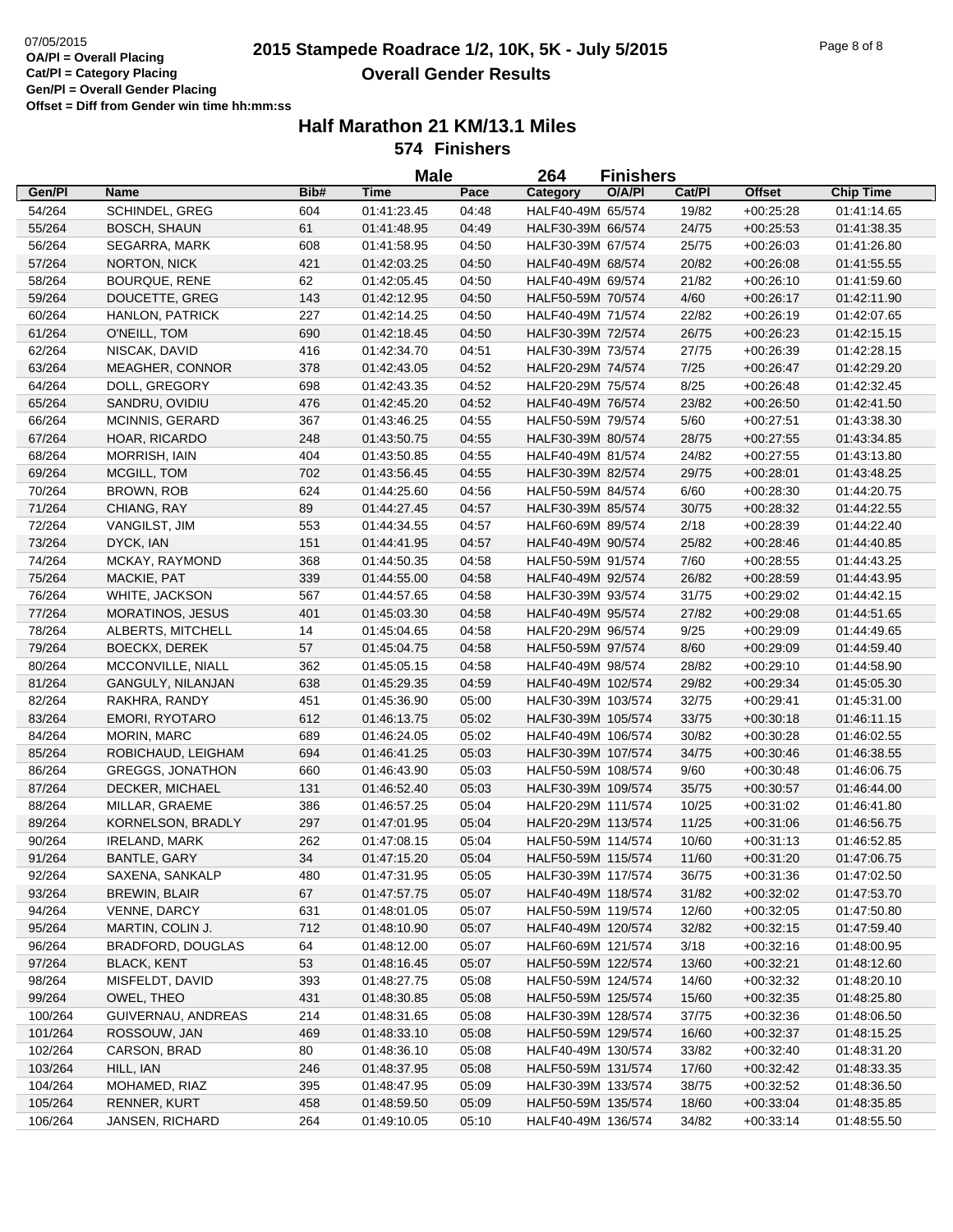# **2015 Stampede Roadrace 1/2, 10K, 5K - July 5/2015** 07/05/2015 Page 9 of 9 **Overall Gender Results**

|         |                              |      | <b>Male</b> |       | 264                | <b>Finishers</b> |        |               |                  |
|---------|------------------------------|------|-------------|-------|--------------------|------------------|--------|---------------|------------------|
| Gen/Pl  | <b>Name</b>                  | Bib# | <b>Time</b> | Pace  | Category           | O/A/PI           | Cat/Pl | <b>Offset</b> | <b>Chip Time</b> |
| 107/264 | SHEPHARD, JON                | 495  | 01:49:11.00 | 05:10 | HALF40-49M 137/574 |                  | 35/82  | $+00:33:15$   | 01:48:59.20      |
| 108/264 | KING, MARTIN                 | 294  | 01:49:13.10 | 05:10 | HALF40-49M 138/574 |                  | 36/82  | $+00:33:17$   | 01:48:55.05      |
| 109/264 | MELZER, ROMAN                | 644  | 01:49:18.25 | 05:10 | HALF19&UM 139/574  |                  | 3/3    | $+00:33:23$   | 01:49:08.25      |
| 110/264 | CASTRUITA, JORGE             | 83   | 01:49:20.40 | 05:10 | HALF30-39M 140/574 |                  | 39/75  | $+00:33:25$   | 01:49:19.65      |
| 111/264 | <b>MORRIS, MICHAEL</b>       | 726  | 01:49:22.80 | 05:11 | HALF30-39M 141/574 |                  | 40/75  | $+00:33:27$   | 01:49:15.15      |
| 112/264 | WILLIAMSON, JAMES            | 727  | 01:49:25.05 | 05:11 | HALF50-59M 142/574 |                  | 19/60  | $+00:33:29$   | 01:49:13.80      |
| 113/264 | MOONEY, SEAN                 | 399  | 01:49:27.25 | 05:11 | HALF40-49M 143/574 |                  | 37/82  | $+00:33:32$   | 01:49:18.30      |
| 114/264 | SCHULZ, DAVE                 | 485  | 01:49:34.45 | 05:11 | HALF40-49M 147/574 |                  | 38/82  | $+00:33:39$   | 01:49:24.65      |
| 115/264 | YOUNG, KEVIN                 | 586  | 01:49:37.35 | 05:11 | HALF40-49M 148/574 |                  | 39/82  | $+00:33:42$   | 01:49:29.30      |
| 116/264 | SCHLAUCH, KEVIN              | 482  | 01:49:50.50 | 05:12 | HALF30-39M 150/574 |                  | 41/75  | $+00:33:55$   | 01:49:38.55      |
| 117/264 | MONTAGUE, BRADEN             | 397  | 01:49:59.85 | 05:12 | HALF20-29M 151/574 |                  | 12/25  | $+00:34:04$   | 01:49:47.25      |
| 118/264 | SOMERS, LIAM                 | 649  | 01:50:03.40 | 05:12 | HALF50-59M 152/574 |                  | 20/60  | $+00.34:08$   | 01:49:47.60      |
| 119/264 | PATEL, SWAPNESH              | 433  | 01:50:19.20 | 05:13 | HALF40-49M 154/574 |                  | 40/82  | $+00:34:24$   | 01:49:52.25      |
| 120/264 | AICHELE, BRAD                | 13   | 01:50:24.85 | 05:13 | HALF50-59M 155/574 |                  | 21/60  | $+00:34:29$   | 01:50:08.15      |
| 121/264 | HANSON, LEE                  | 230  | 01:50:33.50 | 05:14 | HALF40-49M 157/574 |                  | 41/82  | $+00:34:38$   | 01:50:27.15      |
| 122/264 | FLOWER, ANDREW               | 176  | 01:50:38.75 | 05:14 | HALF20-29M 158/574 |                  | 13/25  | $+00:34:43$   | 01:50:11.65      |
| 123/264 | <b>WRIGHT, GREG</b>          | 730  | 01:50:44.15 | 05:14 | HALF40-49M 160/574 |                  | 42/82  | $+00:34:49$   | 01:50:25.65      |
| 124/264 | <b>MCLEAN, DOUGLAS</b>       | 373  | 01:50:50.25 | 05:15 | HALF60-69M 164/574 |                  | 4/18   | $+00:34:55$   | 01:50:37.35      |
| 125/264 | CARSON, MIKE                 | 81   | 01:50:59.25 | 05:15 | HALF50-59M 165/574 |                  | 22/60  | $+00:35:04$   | 01:50:54.45      |
| 126/264 | ROSE, JARED                  | 465  | 01:51:13.60 | 05:16 | HALF30-39M 168/574 |                  | 42/75  | $+00:35:18$   | 01:51:02.55      |
| 127/264 | OOSTERBAAN, EDWARD           | 428  | 01:51:17.65 | 05:16 | HALF50-59M 169/574 |                  | 23/60  | $+00:35:22$   | 01:51:08.35      |
| 128/264 | OSWALD, RON                  | 729  | 01:51:41.05 | 05:17 | HALF40-49M 172/574 |                  | 43/82  | $+00:35:45$   | 01:51:35.55      |
| 129/264 | MOYNIHAN, PAUL               | 406  | 01:51:42.10 | 05:17 | HALF50-59M 173/574 |                  | 24/60  | $+00:35:46$   | 01:51:32.45      |
| 130/264 | WILLS, JAMIE                 | 572  | 01:51:59.65 | 05:18 | HALF40-49M 175/574 |                  | 44/82  | $+00:36:04$   | 01:51:54.10      |
| 131/264 | LIDDELL, DON                 | 322  | 01:52:04.10 | 05:18 | HALF50-59M 176/574 |                  | 25/60  | $+00:36:08$   | 01:51:42.05      |
| 132/264 | DEUTSCHER, MYLES             | 138  | 01:52:06.85 | 05:18 | HALF40-49M 177/574 |                  | 45/82  | $+00:36:11$   | 01:51:49.90      |
| 133/264 | JOHNSTON, PAUL               | 269  | 01:52:38.30 | 05:20 | HALF50-59M 179/574 |                  | 26/60  | $+00:36:43$   | 01:52:22.40      |
| 134/264 | <b>BAAR, CLIFF</b>           | 27   | 01:52:52.90 | 05:20 | HALF40-49M 180/574 |                  | 46/82  | $+00:36:57$   | 01:52:32.35      |
| 135/264 | <b>BRUNSKILL, BILL</b>       | 69   | 01:52:57.80 | 05:21 | HALF50-59M 181/574 |                  | 27/60  | $+00:37:02$   | 01:52:31.35      |
| 136/264 | HRYNUIK, DALE                | 255  | 01:53:04.60 | 05:21 | HALF50-59M 183/574 |                  | 28/60  | $+00:37:09$   | 01:52:50.90      |
| 137/264 | MERKOWSKY, MARK              | 380  | 01:53:06.75 | 05:21 | HALF50-59M 185/574 |                  | 29/60  | $+00:37:11$   | 01:52:44.00      |
| 138/264 | THIEDE, PETER                | 651  | 01:53:09.20 | 05:21 | HALF30-39M 186/574 |                  | 43/75  | $+00:37:14$   | 01:52:46.85      |
| 139/264 | KAMINSKY, JURGEN             | 273  | 01:53:13.90 | 05:21 | HALF60-69M 187/574 |                  | 5/18   | $+00:37:18$   | 01:52:50.40      |
| 140/264 | DUBE, NOEL                   | 148  | 01:53:14.70 | 05:22 | HALF20-29M 188/574 |                  | 14/25  | $+00:37:19$   | 01:52:58.95      |
| 141/264 | LUDWIGSEN, HARALD            | 332  | 01:53:16.75 | 05:22 | HALF40-49M 189/574 |                  | 47/82  | $+00:37:21$   | 01:52:53.30      |
| 142/264 | LINK, RYAN                   | 324  | 01:53:18.65 | 05:22 | HALF30-39M 190/574 |                  | 44/75  | $+00:37:23$   | 01:52:53.90      |
| 143/264 | BABB, DARWIN                 | 28   | 01:53:45.55 | 05:23 | HALF30-39M 192/574 |                  | 45/75  | $+00:37:50$   | 01:53:26.80      |
| 144/264 | <b>ESIN, ANTON</b>           | 162  | 01:53:52.20 | 05:23 | HALF30-39M 193/574 |                  | 46/75  | $+00:37:57$   | 01:53:38.55      |
| 145/264 | NGUANG, PAW                  | 602  | 01:54:10.35 | 05:24 | HALF20-29M 196/574 |                  | 15/25  | $+00:38:15$   | 01:54:08.95      |
| 146/264 | WOLOSCHUK, RYAN              | 633  | 01:54:22.30 | 05:25 | HALF20-29M 199/574 |                  | 16/25  | $+00:38:27$   | 01:53:56.05      |
| 147/264 | CLAEYS, CORY                 | 91   | 01:54:23.60 | 05:25 | HALF40-49M 201/574 |                  | 48/82  | $+00:38:28$   | 01:53:58.40      |
| 148/264 | KUNZE, NICK                  | 301  | 01:54:28.95 | 05:25 | HALF30-39M 202/574 |                  | 47/75  | $+00:38:33$   | 01:54:21.90      |
| 149/264 | LEGROW, CHRIS                | 317  | 01:54:33.65 | 05:25 | HALF30-39M 203/574 |                  | 48/75  | $+00:38:38$   | 01:54:22.90      |
| 150/264 | <b>BUDGELL, TREVOR</b>       | 72   | 01:54:40.05 | 05:26 | HALF40-49M 206/574 |                  | 49/82  | $+00:38:44$   | 01:54:31.85      |
| 151/264 | O'GRADY, PAUL                | 423  | 01:54:42.15 | 05:26 | HALF30-39M 208/574 |                  | 49/75  | $+00:38:47$   | 01:54:24.95      |
| 152/264 | SEO, PAUL                    | 492  | 01:54:50.40 | 05:26 | HALF30-39M 211/574 |                  | 50/75  | $+00:38:55$   | 01:54:32.35      |
| 153/264 | MANOCHA, GARY                | 701  | 01:54:53.05 | 05:26 | HALF20-29M 212/574 |                  | 17/25  | $+00:38:57$   | 01:54:51.50      |
| 154/264 | POPOFF, JONAH                | 446  | 01:54:53.85 | 05:26 | HALF40-49M 213/574 |                  | 50/82  | $+00:38:58$   | 01:54:39.60      |
| 155/264 | ALMENDROS MARTINEZ, ALBERZIO |      | 01:54:55.75 | 05:26 | HALF30-39M 215/574 |                  | 51/75  | $+00:39:00$   | 01:55:03.80      |
| 156/264 | MALTSEV, MICHAEL             | 346  | 01:54:57.80 | 05:26 | HALF40-49M 216/574 |                  | 51/82  | $+00:39:02$   | 01:54:57.25      |
| 157/264 | KIAT, LESTER                 | 289  | 01:55:09.65 | 05:27 | HALF30-39M 218/574 |                  | 52/75  | $+00:39:14$   | 01:55:01.70      |
| 158/264 | DESROCHES, MIKE              | 135  | 01:55:10.20 | 05:27 | HALF50-59M 219/574 |                  | 30/60  | $+00:39:15$   | 01:55:03.10      |
| 159/264 | FOURNIER, SEBASTIEN          | 183  | 01:55:14.20 | 05:27 | HALF40-49M 221/574 |                  | 52/82  | $+00:39:19$   | 01:54:42.85      |
|         |                              |      |             |       |                    |                  |        |               |                  |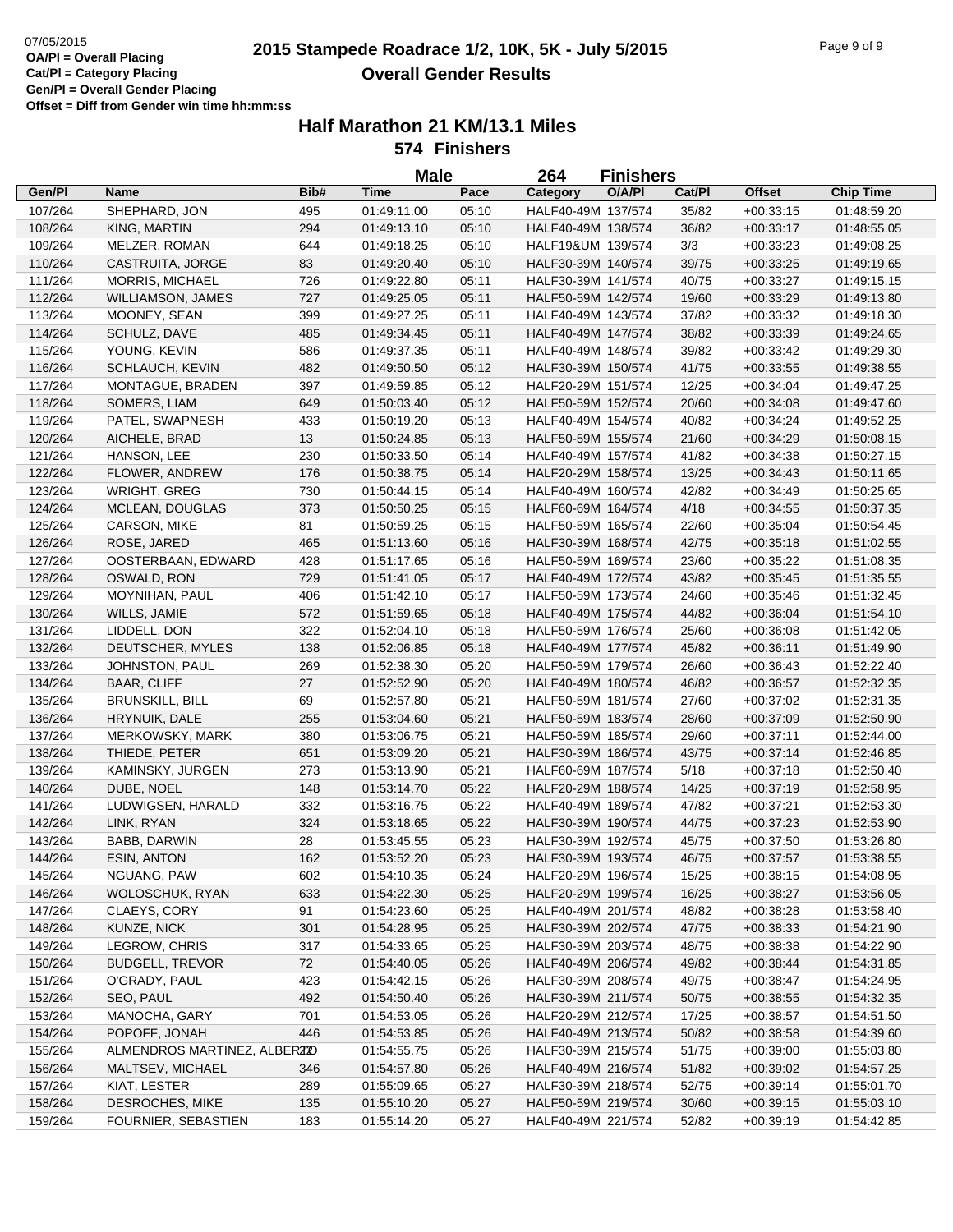# **2015 and COVERTY STARBURG 2015 Stampede Roadrace 1/2, 10K, 5K - July 5/2015** Page 10 of 10 **Overall Gender Results**

|         |                          |      | <b>Male</b> |       | 264                | <b>Finishers</b> |        |               |                  |
|---------|--------------------------|------|-------------|-------|--------------------|------------------|--------|---------------|------------------|
| Gen/Pl  | Name                     | Bib# | <b>Time</b> | Pace  | Category           | O/A/PI           | Cat/Pl | <b>Offset</b> | <b>Chip Time</b> |
| 160/264 | JARRAH, JUAN             | 725  | 01:55:20.85 | 05:28 | HALF30-39M 223/574 |                  | 53/75  | $+00:39:25$   | 01:55:08.20      |
| 161/264 | ALBION, DUNCAN           | 17   | 01:55:23.15 | 05:28 | HALF30-39M 224/574 |                  | 54/75  | $+00:39:28$   | 01:55:05.40      |
| 162/264 | LAMBERT, SEAN            | 303  | 01:55:27.75 | 05:28 | HALF40-49M 225/574 |                  | 53/82  | $+00:39:32$   | 01:54:54.60      |
| 163/264 | SMITH, STEVE             | 506  | 01:55:39.75 | 05:28 | HALF50-59M 226/574 |                  | 31/60  | $+00:39:44$   | 01:55:07.10      |
| 164/264 | MARTENS, JEFF            | 352  | 01:56:03.30 | 05:30 | HALF40-49M 228/574 |                  | 54/82  | $+00.40.08$   | 01:55:48.20      |
| 165/264 | CLARK, LARRY             | 607  | 01:56:20.95 | 05:30 | HALF50-59M 230/574 |                  | 32/60  | $+00:40:25$   | 01:56:03.60      |
| 166/264 | HANNAH, KEITH            | 228  | 01:56:48.55 | 05:32 | HALF50-59M 234/574 |                  | 33/60  | $+00:40:53$   | 01:56:43.15      |
| 167/264 | COLOHAN, HUGH            | 102  | 01:56:51.40 | 05:32 | HALF50-59M 236/574 |                  | 34/60  | $+00:40:56$   | 01:56:19.20      |
| 168/264 | LUTZ, PATRICK            | 335  | 01:56:56.70 | 05:32 | HALF40-49M 238/574 |                  | 55/82  | $+00:41:01$   | 01:56:29.30      |
| 169/264 | MANN, DON                | 347  | 01:56:59.25 | 05:32 | HALF60-69M 239/574 |                  | 6/18   | $+00.41:04$   | 01:56:47.50      |
| 170/264 | MIGLIARESE, ANGELO       | 679  | 01:56:59.25 | 05:32 | HALF50-59M 240/574 |                  | 35/60  | $+00:41:04$   | 01:57:06.00      |
| 171/264 | <b>VULIC, MARKO</b>      | 558  | 01:57:45.15 | 05:34 | HALF40-49M 245/574 |                  | 56/82  | $+00:41:50$   | 01:57:26.90      |
| 172/264 | <b>EVANS, ROBERT</b>     | 165  | 01:57:53.85 | 05:35 | HALF30-39M 247/574 |                  | 55/75  | $+00:41:58$   | 01:57:29.85      |
| 173/264 | <b>GRAJAUSKAS, ALGIS</b> | 207  | 01:57:54.20 | 05:35 | HALF50-59M 248/574 |                  | 36/60  | $+00.41:59$   | 01:57:40.65      |
| 174/264 | KATHOL, BRIAN            | 277  | 01:57:55.25 | 05:35 | HALF50-59M 249/574 |                  | 37/60  | $+00:42:00$   | 01:57:25.10      |
| 175/264 | PUZIANOWSKI, ALLAN       | 693  | 01:58:19.05 | 05:36 | HALF40-49M 250/574 |                  | 57/82  | $+00.42:23$   | 01:57:47.00      |
| 176/264 | SULLIVAN, MARTY          | 529  | 01:58:28.30 | 05:36 | HALF50-59M 254/574 |                  | 38/60  | $+00.42:33$   | 01:58:07.60      |
| 177/264 | KANEKO, YOSHITAKA        | 275  | 01:58:29.65 | 05:36 | HALF30-39M 255/574 |                  | 56/75  | $+00.42:34$   | 01:58:13.75      |
| 178/264 | LUMLEY, BILL             | 333  | 01:58:37.70 | 05:37 | HALF50-59M 259/574 |                  | 39/60  | $+00.42:42$   | 01:58:04.70      |
| 179/264 | JENSEN, BOB              | 639  | 01:58:48.50 | 05:37 | HALF50-59M 261/574 |                  | 40/60  | $+00.42:53$   | 01:58:35.85      |
| 180/264 | LUYANDO, GERARDO         | 336  | 01:59:15.25 | 05:39 | HALF40-49M 267/574 |                  | 58/82  | $+00:43:20$   | 01:58:59.15      |
| 181/264 | <b>BENSON, TRENT</b>     | 45   | 01:59:15.90 | 05:39 | HALF50-59M 268/574 |                  | 41/60  | $+00:43:20$   | 01:58:48.60      |
| 182/264 | WOODCOCK, BEN            | 581  | 01:59:27.75 | 05:39 | HALF30-39M 270/574 |                  | 57/75  | $+00.43:32$   | 01:58:58.50      |
| 183/264 | KUJAWA, THOMAS           | 299  | 01:59:32.05 | 05:39 | HALF50-59M 271/574 |                  | 42/60  | $+00.43.36$   | 01:59:12.95      |
| 184/264 | <b>BANKS, PETER</b>      | 33   | 01:59:59.55 | 05:41 | HALF40-49M 275/574 |                  | 59/82  | $+00:44:04$   | 01:59:38.75      |
| 185/264 | SHAW, BEN                | 494  | 02:00:24.25 | 05:42 | HALF40-49M 280/574 |                  | 60/82  | $+00:44:29$   | 02:00:07.60      |
| 186/264 | HACKENBROOK, BOB         | 217  | 02:00:37.25 | 05:42 | HALF60-69M 282/574 |                  | 7/18   | $+00.44:42$   | 02:00:24.40      |
| 187/264 | O'BRIEN, DAVID           | 422  | 02:00:38.65 | 05:43 | HALF50-59M 283/574 |                  | 43/60  | $+00:44:43$   | 02:00:09.30      |
| 188/264 | MCARTHUR, SCOTT          | 358  | 02:00:43.45 | 05:43 | HALF50-59M 286/574 |                  | 44/60  | $+00:44:48$   | 02:00:38.05      |
| 189/264 | EVENS, ROSS              | 658  | 02:00:51.55 | 05:43 | HALF20-29M 288/574 |                  | 18/25  | $+00.44:56$   | 02:00:25.30      |
| 190/264 | SHMID, ALEXANDER         | 721  | 02:01:02.85 | 05:44 | HALF30-39M 289/574 |                  | 58/75  | $+00:45:07$   | 02:00:56.70      |
| 191/264 | YARDLEY, JASON           | 585  | 02:01:10.80 | 05:44 | HALF40-49M 290/574 |                  | 61/82  | $+00:45:15$   | 02:01:04.35      |
| 192/264 | JUDD, DOUG               | 661  | 02:01:17.70 | 05:44 | HALF40-49M 291/574 |                  | 62/82  | $+00.45:22$   | 02:01:03.70      |
| 193/264 | BOOSHEHRIAN, AHMAD       | 59   | 02:01:42.90 | 05:46 | HALF30-39M 295/574 |                  | 59/75  | $+00.45:47$   | 02:01:23.60      |
| 194/264 | FOROOTAN, ZAMAN          | 181  | 02:01:43.10 | 05:46 | HALF30-39M 296/574 |                  | 60/75  | $+00.45:47$   | 02:01:24.50      |
| 195/264 | ROOKE, FELIX             | 208  | 02:01:47.80 | 05:46 | HALF40-49M 298/574 |                  | 63/82  | $+00.45.52$   | 02:01:26.35      |
| 196/264 | MARON, PAUL              | 349  | 02:01:57.55 | 05:46 | HALF30-39M 301/574 |                  | 61/75  | $+00.46.02$   | 02:01:19.90      |
| 197/264 | LEUNG, DONNIE            | 319  | 02:02:01.55 | 05:47 | HALF40-49M 303/574 |                  | 64/82  | $+00.46.06$   | 02:01:31.85      |
| 198/264 | MULVIHILL, TERRY         | 408  | 02:02:27.75 | 05:48 | HALF50-59M 309/574 |                  | 45/60  | $+00.46:32$   | 02:01:57.00      |
| 199/264 | BIRD, J KEVIN            | 52   | 02:02:28.10 | 05:48 | HALF60-69M 310/574 |                  | 8/18   | $+00:46:32$   | 02:02:18.90      |
| 200/264 | MASSINA, SEAN            | 355  | 02:02:43.95 | 05:49 | HALF30-39M 313/574 |                  | 62/75  | $+00.46:48$   | 02:02:27.40      |
| 201/264 | GIERUS, ALEX             | 684  | 02:03:57.15 | 05:52 | HALF40-49M 323/574 |                  | 65/82  | $+00:48:02$   | 02:03:41.70      |
| 202/264 | <b>ERICKSON, GRANT</b>   | 161  | 02:04:15.40 | 05:53 | HALF40-49M 327/574 |                  | 66/82  | $+00:48:20$   | 02:03:40.95      |
| 203/264 | HAID, JOHN               | 220  | 02:04:17.50 | 05:53 | HALF50-59M 328/574 |                  | 46/60  | $+00:48:22$   | 02:03:45.60      |
| 204/264 | VAN DER ZEE, RICHARD     | 552  | 02:04:20.65 | 05:53 | HALF50-59M 329/574 |                  | 47/60  | $+00:48:25$   | 02:03:57.90      |
| 205/264 | RIVERA, CHRIS            | 647  | 02:04:59.90 | 05:55 | HALF20-29M 333/574 |                  | 19/25  | $+00.49:04$   | 02:04:41.40      |
| 206/264 | DEUTSCHER, NORMAN        | 139  | 02:05:18.35 | 05:56 | HALF70+M           | 339/574          | 1/1    | $+00:49:23$   | 02:05:01.90      |
| 207/264 | BORLAND, MIKE            | 60   | 02:06:28.15 | 05:59 | HALF30-39M 341/574 |                  | 63/75  | $+00:50:33$   | 02:06:06.70      |
| 208/264 | RUDOLF, JEFF             | 665  | 02:06:50.20 | 06:00 | HALF30-39M 344/574 |                  | 64/75  | $+00:50:55$   | 02:06:25.05      |
| 209/264 | PARSONS, JOHN            | 432  | 02:06:59.75 | 06:01 | HALF30-39M 347/574 |                  | 65/75  | $+00.51:04$   | 02:06:31.60      |
| 210/264 | WOODMAN, STEPHAN         | 582  | 02:07:01.00 | 06:01 | HALF40-49M 348/574 |                  | 67/82  | $+00:51:05$   | 02:06:24.45      |
| 211/264 | SADLER, JONATHAN         | 473  | 02:07:13.00 | 06:01 | HALF60-69M 350/574 |                  | 9/18   | $+00:51:17$   | 02:06:59.05      |
| 212/264 | MIERAU, CAM              | 383  | 02:08:02.70 | 06:04 | HALF40-49M 360/574 |                  | 68/82  | $+00:52:07$   | 02:07:43.85      |
|         |                          |      |             |       |                    |                  |        |               |                  |